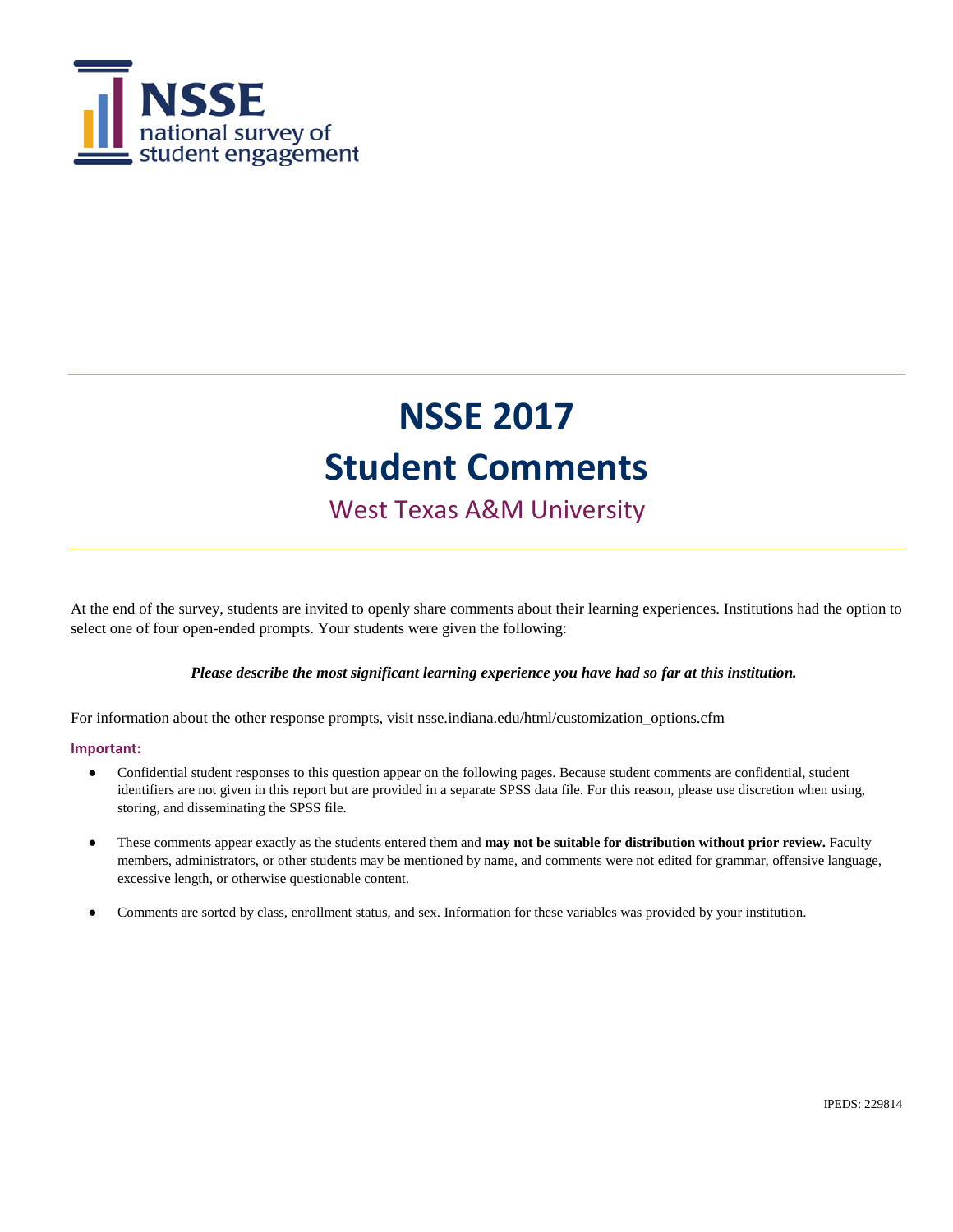## **NSSE 2017 Student Comments**

| Class      | Enrollment | Sex    | <b>Comments</b>                                                                                                                                                                                                                                                                                                                                                                                                                                                                                                                                                                                             |
|------------|------------|--------|-------------------------------------------------------------------------------------------------------------------------------------------------------------------------------------------------------------------------------------------------------------------------------------------------------------------------------------------------------------------------------------------------------------------------------------------------------------------------------------------------------------------------------------------------------------------------------------------------------------|
| First-year | Full-time  | Female | The most valuable learning experience that I have had this year was my teachers personally helping me achieve<br>good grades and help me learn all of the material thoroughly.                                                                                                                                                                                                                                                                                                                                                                                                                              |
| First-year | Full-time  | Female | The most significant learning experience was in my speech class. It really helped me prepare for a job and real life<br>experiences. Plus the professpr was amazing.                                                                                                                                                                                                                                                                                                                                                                                                                                        |
| First-year | Full-time  | Female | Learning Music theory.                                                                                                                                                                                                                                                                                                                                                                                                                                                                                                                                                                                      |
| First-year | Full-time  | Female | There has been nothing in particular that was significant in reference to my learning at this institution.                                                                                                                                                                                                                                                                                                                                                                                                                                                                                                  |
| First-year | Full-time  | Female | Lessons with professors                                                                                                                                                                                                                                                                                                                                                                                                                                                                                                                                                                                     |
| First-year | Full-time  | Female | The most significant learning experience on this campus was the realization that even if you do poorly on one<br>thing you can still work hard and pick yourself up. You can find help in the tutoring services.                                                                                                                                                                                                                                                                                                                                                                                            |
| First-year | Full-time  | Female | This school year, I have been able to talk with so many other students whose views differ from my own. Getting to<br>discuss different ideas with them has opened my mind to other ways of thinking. I feel like I am diversifying<br>myself at WTAMU. I am amazed at how open many people are and how willing they are to talk about what they<br>believe.                                                                                                                                                                                                                                                 |
| First-year | Full-time  | Female | Being part of the honors program and having to do a research project and then present it during the Freshman<br>Honors Seminar has probably been the most significant learning experience for me thus far. It was challenging<br>and took a lot of effort but it was definitely worth the work. At the end of the day I was very proud to have<br>accomplished my paper.                                                                                                                                                                                                                                    |
| First-year | Full-time  | Female | Being expected to have a high GPA. It pushes me to study more                                                                                                                                                                                                                                                                                                                                                                                                                                                                                                                                               |
| First-year | Full-time  | Female | The most significant learning experience was in my meat science class. We went to Tyson Fresh Meats to get a<br>visual as well as hands on experience.                                                                                                                                                                                                                                                                                                                                                                                                                                                      |
| First-year | Full-time  | Female | I like my learning experience here so far because the classes are small and professors can focus on specific<br>students as far as helping them and learning things about them if needed.                                                                                                                                                                                                                                                                                                                                                                                                                   |
| First-year | Full-time  | Female | I have enjoyed being in a small classroom because it makes it more personal, so I get more out of the lecture. I also<br>enjoy having different people from around the world because I am constantly learning new things from them and I<br>am also in return teaching them things.                                                                                                                                                                                                                                                                                                                         |
| First-year | Full-time  | Female | The most significant learning experience I have had would be a teacher who would not give instructions. In class<br>she would have vague assisment then be angry when we the students asked questions. This was significant<br>because it was at this point we recognized that asking questions would not help in the class.                                                                                                                                                                                                                                                                                |
| First-year | Full-time  | Female | Everything so far, if I'm being honest.                                                                                                                                                                                                                                                                                                                                                                                                                                                                                                                                                                     |
| First-year | Full-time  | Female | N/A                                                                                                                                                                                                                                                                                                                                                                                                                                                                                                                                                                                                         |
| First-year | Full-time  | Female | Probably would have been in my fundamentals of engineering when we did a lot of group projects that were fun<br>and team building.                                                                                                                                                                                                                                                                                                                                                                                                                                                                          |
| First-year | Full-time  | Female | The different types of community have helped me learn so much more about everyone around me.                                                                                                                                                                                                                                                                                                                                                                                                                                                                                                                |
| First-year | Full-time  | Female | After my first semester, I have a better understanding of how to study to were it is easier for myself to comprehend<br>and to fully grasp the meaning of the work. In high school I didn't have to study much for a test and now I<br>understand I have to now.                                                                                                                                                                                                                                                                                                                                            |
| First-year | Full-time  | Female | Guest speakers in criminal justice intro class.                                                                                                                                                                                                                                                                                                                                                                                                                                                                                                                                                             |
| First-year | Full-time  | Female | I am from a totally different part of the country so learning about the beef cattle industry in my Ag classes has<br>really made an impact on possible careers                                                                                                                                                                                                                                                                                                                                                                                                                                              |
| First-year | Full-time  | Female | I volunteered with the Downtown Women's Center for a service learning project and had a great time learning and<br>helping out.                                                                                                                                                                                                                                                                                                                                                                                                                                                                             |
| First-year | Full-time  | Female | Being at this institution and having to learn how to live on my own has been very interesting.                                                                                                                                                                                                                                                                                                                                                                                                                                                                                                              |
| First-year | Full-time  | Female | The most significant learning experience I've had so far at this institution has been in my Human Behaviors class<br>with professor Holly Bellah and my Intro to Social Work class with professor Kristy Bartlett. In all my years of<br>being in the education system, I've never learned as much as I have in these two classes. Not only did I thoroughly<br>enjoy these classes, but whenever there was work to be assigned I was excited to do them. I enjoyed coming to<br>class and participating in the group activities and discussions, and I never felt incompetent or shy to ask a<br>question. |
| First-year | Full-time  | Female | Class discussion                                                                                                                                                                                                                                                                                                                                                                                                                                                                                                                                                                                            |
| First-year | Full-time  | Female | Honors seminar, writing a research paper encompassing different perspectives                                                                                                                                                                                                                                                                                                                                                                                                                                                                                                                                |
| First-year | Full-time  | Female | My botany class                                                                                                                                                                                                                                                                                                                                                                                                                                                                                                                                                                                             |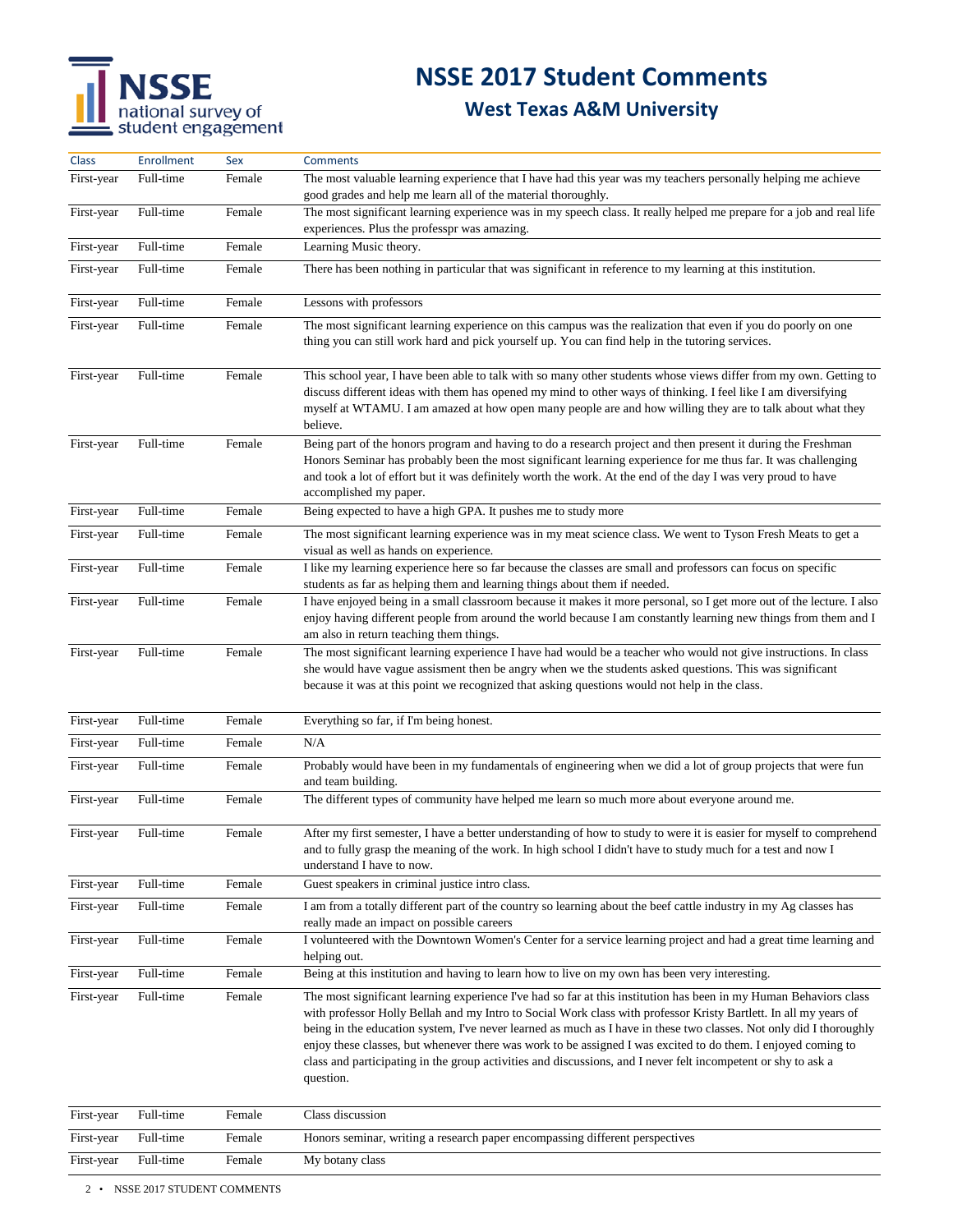## **NSSE 2017 Student Comments**

| <b>Class</b> | <b>Enrollment</b> | Sex    | <b>Comments</b>                                                                                                                                                                                                                                                                                                                                                                                                                                                                                                                                                                                                                                                                                                                                             |
|--------------|-------------------|--------|-------------------------------------------------------------------------------------------------------------------------------------------------------------------------------------------------------------------------------------------------------------------------------------------------------------------------------------------------------------------------------------------------------------------------------------------------------------------------------------------------------------------------------------------------------------------------------------------------------------------------------------------------------------------------------------------------------------------------------------------------------------|
| First-year   | Full-time         | Female | Being involved with Anatomy and Physiology has taught me hard work even more than what I have already had.                                                                                                                                                                                                                                                                                                                                                                                                                                                                                                                                                                                                                                                  |
| First-year   | Full-time         | Female | The best learning experience I have had is with my professor Lina Hajje. I had her for algebra the first semester<br>and now pre calculus this semester and she is very good at explaining when she is teaching and always gives<br>several examples to do together and then try on our own and is just a very great teacher and you can tell she is very<br>passionate and truly enjoys what she is doing.                                                                                                                                                                                                                                                                                                                                                 |
| First-year   | Full-time         | Female | I've learned that you've got to take the chances given to you no matter what other people might say or think.<br>People around you may not like it because they aren't getting it, but you have to live your life and experience<br>everything you can.                                                                                                                                                                                                                                                                                                                                                                                                                                                                                                     |
| First-year   | Full-time         | Female | The most significant learning experience at WT has been my Professional Psycholgy Methods class. PSYC 2272<br>with Dr. Rasco. The class has taught me more than I ever expected to learn.                                                                                                                                                                                                                                                                                                                                                                                                                                                                                                                                                                   |
| First-year   | Full-time         | Female | Coming to this institution is one of the most priceless experiences for me. I got a chance to come here by the<br>offered scholarship which is very valuable for me, as an international student. Living in a non-English<br>environment, I could not really communicate with anyone, even with my classmates and professors at first.<br>However, I am so lucky to meet a lot of professors as well as faculty staffs in tutored centers who are always there<br>ready to listen to my concern. That is the reason why I never stop making efforts to study.                                                                                                                                                                                               |
| First-year   | Full-time         | Female | Joining a sorority has really taught me a lot about myself and others as well as leadership skills.                                                                                                                                                                                                                                                                                                                                                                                                                                                                                                                                                                                                                                                         |
| First-year   | Full-time         | Female | The most significant learning experience I have encountered while being enrolled in this institution was his<br>semester in my Python programming class. I found it really fun to learn about the different computer inputs you<br>can use to get other out puts and how to develop a computer program.                                                                                                                                                                                                                                                                                                                                                                                                                                                     |
| First-year   | Full-time         | Female | For my philosophy of SES class we had to take part in a mentor interview. Here I had to interview someone I<br>looked up to in order to help form my philosophy in coaching and life.                                                                                                                                                                                                                                                                                                                                                                                                                                                                                                                                                                       |
| First-year   | Full-time         | Female | None                                                                                                                                                                                                                                                                                                                                                                                                                                                                                                                                                                                                                                                                                                                                                        |
| First-year   | Full-time         | Female | My speech class has taught me so much so far, despite the initial dread of it.                                                                                                                                                                                                                                                                                                                                                                                                                                                                                                                                                                                                                                                                              |
| First-year   | Full-time         | Female | The most significant learning experience would have to be my Animal Science class.                                                                                                                                                                                                                                                                                                                                                                                                                                                                                                                                                                                                                                                                          |
| First-year   | Full-time         | Female | The most significant learning experience for me so far, has been my SES class. I really enjoy it and have learned a<br>lot from it!                                                                                                                                                                                                                                                                                                                                                                                                                                                                                                                                                                                                                         |
| First-year   | Full-time         | Female | I learned a lot about leadership skills and how to look at everyone's view point and come up with a conclusion.                                                                                                                                                                                                                                                                                                                                                                                                                                                                                                                                                                                                                                             |
| First-year   | Full-time         | Female | This university has helped me learn to study, through friends and other resources. I've gained a new appreciation<br>for spending time on material outside of class time.                                                                                                                                                                                                                                                                                                                                                                                                                                                                                                                                                                                   |
| First-year   | Full-time         | Female | Learning how to manage relations that are long distance?                                                                                                                                                                                                                                                                                                                                                                                                                                                                                                                                                                                                                                                                                                    |
| First-year   | Full-time         | Female | My most significant learning experience has to be in History 2372. Dr. Crowley presents several different<br>resources, reading articles, watching videos, a digital library, all covering the same material over a specific time<br>period. I have learned a lot from these articles and digital libraries, it has made me more interested in history.                                                                                                                                                                                                                                                                                                                                                                                                     |
| First-year   | Full-time         | Female | At this institution, the most significant learning experience I've had was preparing an assigned journalism piece<br>that included brainstorming a topic, contacting interviewees and conducting interviews, writing, and rewriting the<br>piece.                                                                                                                                                                                                                                                                                                                                                                                                                                                                                                           |
| First-year   | Full-time         | Female | I have learned that it is important for us as students to try our hardest, and strive for excellence. Working hard is<br>something that we should feel forced to do but it should be something we strive for, and something we want to do.<br>Yes, it might be hard and we might not want to do it, but if we grow up and realize that we are getting an<br>education to change the world we should not complain. Something that I have learned is to not take college for<br>granted. People all around the world might want to higher their education and can't and i am getting the chance to<br>do that. So why not try my hardest its something that i am very blessed to do for myself to make me happy and<br>hopefully to one day change the world. |
| First-year   | Full-time         | Female | discussing what the ta was doing that made it hard for us as students to understand and how to fix it                                                                                                                                                                                                                                                                                                                                                                                                                                                                                                                                                                                                                                                       |
| First-year   | Full-time         | Female | The most significant learning experience was when I pushed myself to my limit and knew that I was capable of a<br>lot of things, not only academically but also in my personal life.                                                                                                                                                                                                                                                                                                                                                                                                                                                                                                                                                                        |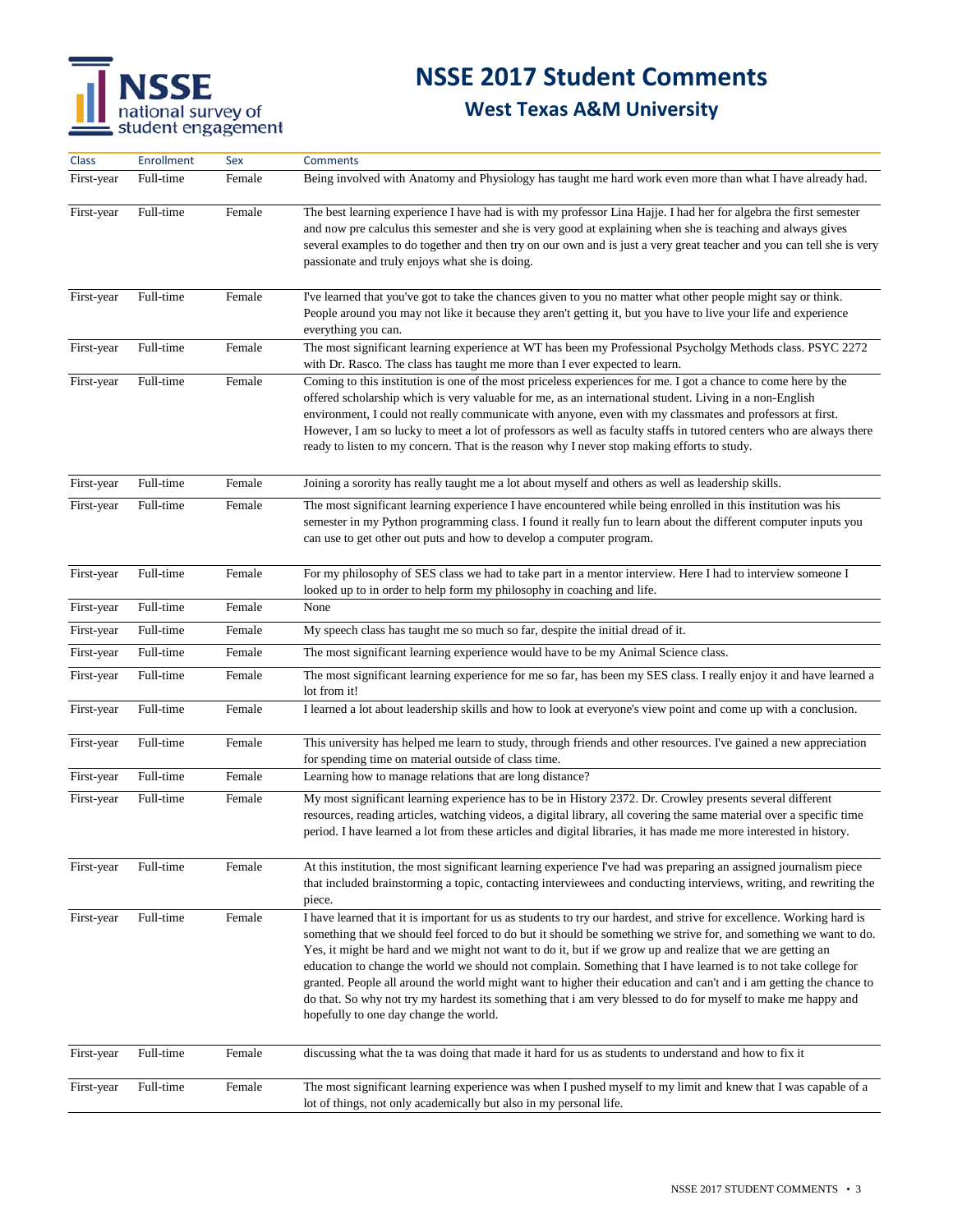

| Class      | <b>Enrollment</b> | Sex    | <b>Comments</b>                                                                                                                                                                                                                                                                                                                                                                                                                                                                                                                            |
|------------|-------------------|--------|--------------------------------------------------------------------------------------------------------------------------------------------------------------------------------------------------------------------------------------------------------------------------------------------------------------------------------------------------------------------------------------------------------------------------------------------------------------------------------------------------------------------------------------------|
| First-year | Full-time         | Female | In my recreational music class, we look at the viewpoint of the physically and mentally disabled. I have learned so<br>much in this class because I honestly have not ever thought of what those students may be thinking. By them<br>giving us the historical context and characteristics of some diseases it's opened my eyes to a whole category of<br>persons. I knew before that we would encounter people with Cerebral Palsy or someone wheelchair bound, but I<br>never knew how to handle that situation or treat them until now. |
| First-year | Full-time         | Female | The best learning experience I had was my health promotions class with Dr. Dirk Nelson because I could tell that<br>he was excited about the class which made me excited to learn.                                                                                                                                                                                                                                                                                                                                                         |
| First-year | Full-time         | Female | My most significant learning experience here at WT has honestly been going to class. My first semester being<br>500+ miles away from home i encountered some depression and lack of effort to do anything but stay in bed.<br>However this semester i have gone to almost all of my classes and am passing them with A's and B's which is<br>amazing compaired to my .9 GPA from last semester. Just learning all of the simple things has honestly helped me<br>the most                                                                  |
| First-year | Full-time         | Female | The most significant learning experience that I have had has been the opportunity to student teach/observe classes<br>at Eastridge Elementary.                                                                                                                                                                                                                                                                                                                                                                                             |
| First-year | Full-time         | Female | learning what I can do with my degree and what different fields I can go into and how to get into them.                                                                                                                                                                                                                                                                                                                                                                                                                                    |
| First-year | Full-time         | Female | How to properly give a speech and clarifying my writing.                                                                                                                                                                                                                                                                                                                                                                                                                                                                                   |
| First-year | Full-time         | Female | I have been pushed to be better and to strive for my best work in all of my classes.                                                                                                                                                                                                                                                                                                                                                                                                                                                       |
| First-year | Full-time         | Female | Dr. Brooks taught me so much about writing correctly in my English class. I am now more confident in my skills<br>than when I started college.                                                                                                                                                                                                                                                                                                                                                                                             |
| First-year | Full-time         | Female | That you can't just get by without studying you actually have to study and show up to class or you fall behind.                                                                                                                                                                                                                                                                                                                                                                                                                            |
| First-year | Full-time         | Female | One of the most significant learning experience was when I did not understand the lesson at all and went to my<br>instructor and they then re explained the whole lesson.                                                                                                                                                                                                                                                                                                                                                                  |
| First-year | Full-time         | Female | As an international student, the quality of education has more significance if you learn new topics in a different<br>language. I think Im constantly learning                                                                                                                                                                                                                                                                                                                                                                             |
| First-year | Full-time         | Female | My interpersonal communications class has taught me to better interact with people I encounter and has helped me<br>grow as a person and in maturity.                                                                                                                                                                                                                                                                                                                                                                                      |
| First-year | Full-time         | Female | Organic Chemistry is probably the hardest course I've ever had. But on the positive side, I've grown a lot after that<br>class and I've gained a new learning method for myself to conquer this course.                                                                                                                                                                                                                                                                                                                                    |
| First-year | Full-time         | Female | I have greatly expanded my education at West Texas A&M and appreciate the help I have gotten from the tutors at<br>the institution.                                                                                                                                                                                                                                                                                                                                                                                                        |
| First-year | Full-time         | Female | Learning to manage your time and complete all assignments on time and not have to rush.                                                                                                                                                                                                                                                                                                                                                                                                                                                    |
| First-year | Full-time         | Female | I had to learn how to write a research paper, which I have never done, and I did decent on it.                                                                                                                                                                                                                                                                                                                                                                                                                                             |
| First-year | Full-time         | Female | Most of my classes have been about the same in learning significance, however, my Honors Seminar about East<br>Asian culture and religion has been very educational even though it has absolutely nothing to do with my major.                                                                                                                                                                                                                                                                                                             |
| First-year | Full-time         | Female | The most significant learning experience I have had, is in my math class. My professor is Nicholas Moore, and he<br>helps me understand math and I use to hate math, now I love it. He makes the classroom fun and interesting, and<br>always helps when I need it.                                                                                                                                                                                                                                                                        |
| First-year | Full-time         | Female | The most significant learning experience that I have had so far is going to East Ridge Elementary in Amarillo to<br>observe kids with one of my classes. It was a very interesting experience and I hope to do it again someday.                                                                                                                                                                                                                                                                                                           |
| First-year | Full-time         | Female | I was blessed with the challenge of performing a lead role in a play my first semester of school. It challenged me<br>time wise as well as improving my skills as a performer.                                                                                                                                                                                                                                                                                                                                                             |
| First-year | Full-time         | Female | The most significant learning experience would be group projects. They are fun and I love collaborating with other<br>people's ideas to make a project better.                                                                                                                                                                                                                                                                                                                                                                             |
| First-year | Full-time         | Female | I learned a lot of new things about my culture in my Spanish class, which was very interesting.                                                                                                                                                                                                                                                                                                                                                                                                                                            |
| First-year | Full-time         | Female | In my animal science class last semester, I was able to work with livestock showing animals again. I felt<br>comfortable in that element again due to the fact that I used to show animals back in high school. It was a good<br>learning experience because I was able to help others that did not know how to show animals.                                                                                                                                                                                                              |
| First-year | Full-time         | Female | Learning that everyone's viewpoints are different and that can help you be open minded to ideas you have never<br>thought of before.                                                                                                                                                                                                                                                                                                                                                                                                       |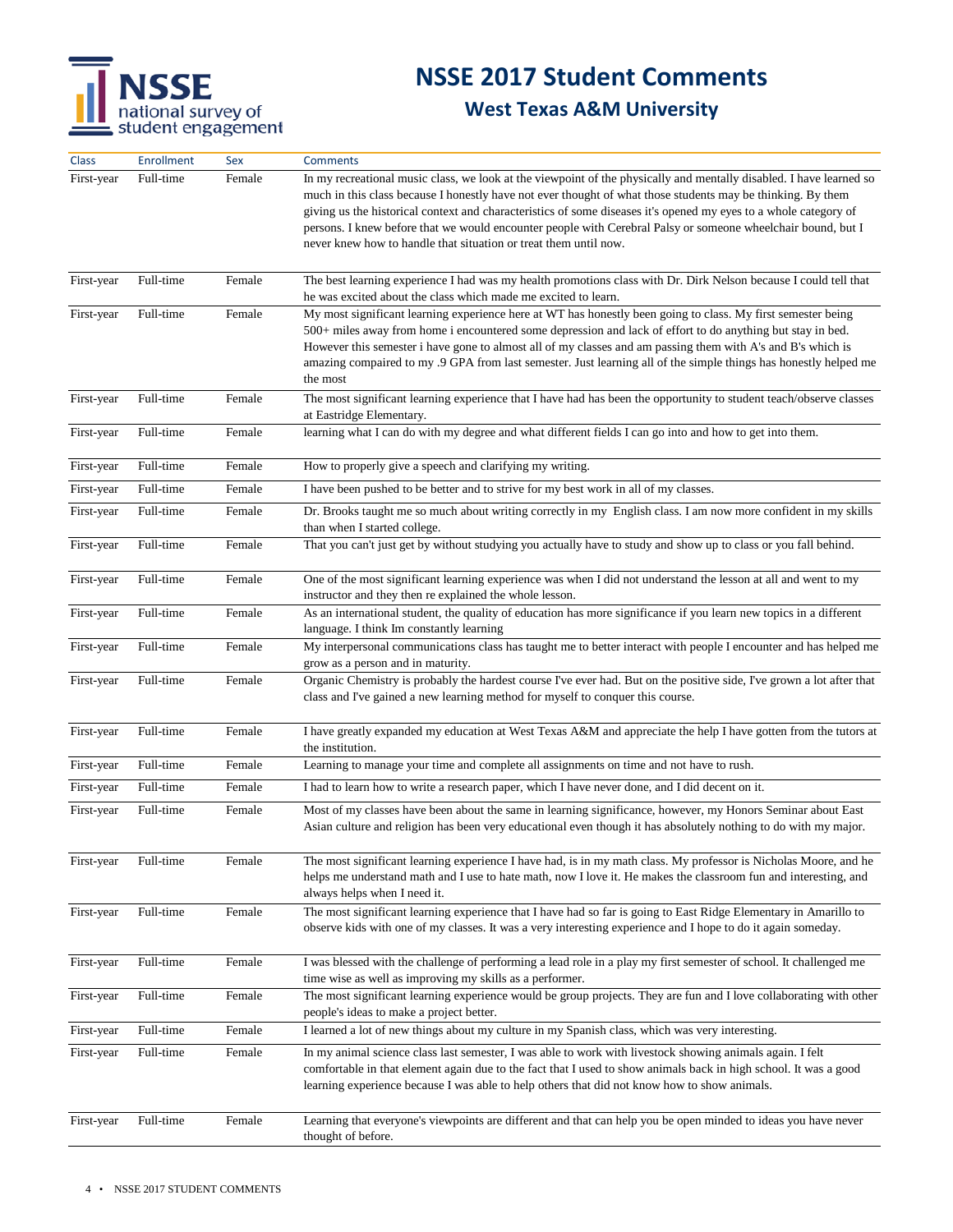## **NSSE 2017 Student Comments**

| Class      | <b>Enrollment</b> | Sex    | <b>Comments</b>                                                                                                                                                                                                                                                                                                                                                                                                                                                                                                                                                                                                                                                                                                                                                                                                                                                                                                                                                                                                                                                                                                       |
|------------|-------------------|--------|-----------------------------------------------------------------------------------------------------------------------------------------------------------------------------------------------------------------------------------------------------------------------------------------------------------------------------------------------------------------------------------------------------------------------------------------------------------------------------------------------------------------------------------------------------------------------------------------------------------------------------------------------------------------------------------------------------------------------------------------------------------------------------------------------------------------------------------------------------------------------------------------------------------------------------------------------------------------------------------------------------------------------------------------------------------------------------------------------------------------------|
| First-year | Full-time         | Female | I have learned that teamwork is very important, whether it be in college or in the real world. Teamwork is<br>important to be successful in anything you do, and it is necessary to communicate with other people to make sure<br>you do the right thing.                                                                                                                                                                                                                                                                                                                                                                                                                                                                                                                                                                                                                                                                                                                                                                                                                                                             |
| First-year | Full-time         | Female | idk                                                                                                                                                                                                                                                                                                                                                                                                                                                                                                                                                                                                                                                                                                                                                                                                                                                                                                                                                                                                                                                                                                                   |
| First-year | Full-time         | Female | One of my professors Ms. Stravato taught me that you can be a very opinionated person but still be able to put that<br>aside to hear another persons point of view and have an intelligent argument.                                                                                                                                                                                                                                                                                                                                                                                                                                                                                                                                                                                                                                                                                                                                                                                                                                                                                                                  |
| First-year | Full-time         | Female | How to live with out others                                                                                                                                                                                                                                                                                                                                                                                                                                                                                                                                                                                                                                                                                                                                                                                                                                                                                                                                                                                                                                                                                           |
| First-year | Full-time         | Female | I don't know                                                                                                                                                                                                                                                                                                                                                                                                                                                                                                                                                                                                                                                                                                                                                                                                                                                                                                                                                                                                                                                                                                          |
| First-year | Full-time         | Female | In certain classes when the material is understandable, explained well, ando intresting. Sometimes I do enjoy my<br>classes particularly my history ones, though I don't score as well as I'd like.                                                                                                                                                                                                                                                                                                                                                                                                                                                                                                                                                                                                                                                                                                                                                                                                                                                                                                                   |
| First-year | Full-time         | Female | I would say that the most learning experience that I have had would be how to live life on my own. From living<br>with my parents for my whole life, I have learned to get along on my own. I have learned to make my own<br>decisions as I go on with my life. I've learned how to manage my time and definitley my money since my parents<br>are not always around to help out when they can.                                                                                                                                                                                                                                                                                                                                                                                                                                                                                                                                                                                                                                                                                                                       |
| First-year | Full-time         | Female | I wish I could say something more academic was the most significant learning experience, but Horsemanship with<br>Amanda Love has been the best experience. She is awesome for giving her time to people who don't know much<br>about horses or riding. I have learned a lot about myself and the horse I ride in the course. I look forward to it each<br>week!                                                                                                                                                                                                                                                                                                                                                                                                                                                                                                                                                                                                                                                                                                                                                      |
| First-year | Full-time         | Female | Here at WT I've learned that the faculty and staff provided are here to make our learning experience as well guided<br>as possible. I love the tutoring center here and I wouldn't choose to go anywhere else.                                                                                                                                                                                                                                                                                                                                                                                                                                                                                                                                                                                                                                                                                                                                                                                                                                                                                                        |
| First-year | Full-time         | Female | My most significant learning experience from this institution has to be just learning how to be on my own. I have<br>always depended on my parents for a lot of my life and being on my own for the first time has taught me how to<br>grow up and take responsibility. I've learned to keep up with my own assignments and keep up with my life on<br>my own. WT has definitely taught me how to branch out, join other organizations.                                                                                                                                                                                                                                                                                                                                                                                                                                                                                                                                                                                                                                                                               |
| First-year | Full-time         | Female | the most significant experience that I've had so far in this institution is learning how to study well so I can pass all<br>of my classes and meeting new people.                                                                                                                                                                                                                                                                                                                                                                                                                                                                                                                                                                                                                                                                                                                                                                                                                                                                                                                                                     |
| First-year | Full-time         | Female | Definitely when professors will use different learning styles.                                                                                                                                                                                                                                                                                                                                                                                                                                                                                                                                                                                                                                                                                                                                                                                                                                                                                                                                                                                                                                                        |
| First-year | Full-time         | Female | The most significant learning experience I've had here is my beginning algebra professor Mr. Clewett. He made<br>the class interesting and fun to learn math.                                                                                                                                                                                                                                                                                                                                                                                                                                                                                                                                                                                                                                                                                                                                                                                                                                                                                                                                                         |
| First-year | Full-time         | Female | I love my Interpersonal Communications class. It is beyond anything I thought it would be. Just the way we<br>communicate to people awes me and is very interesting to me. The wa my professor puts learning and interaction<br>with our peers to help us learn is I think the most helpful.                                                                                                                                                                                                                                                                                                                                                                                                                                                                                                                                                                                                                                                                                                                                                                                                                          |
| First-year | Full-time         | Female | The most significant experience would have to be from my Fine Arts classes. I was tought so many things that I<br>could not possibly have even imagined. I have expanded so much already and I know I have much more to learn,<br>but it was such a spike that I had to make it the most significant.                                                                                                                                                                                                                                                                                                                                                                                                                                                                                                                                                                                                                                                                                                                                                                                                                 |
| First-year | Full-time         | Female | Forensics has been thedited reason I love it here they are my family and they help me when I need it.                                                                                                                                                                                                                                                                                                                                                                                                                                                                                                                                                                                                                                                                                                                                                                                                                                                                                                                                                                                                                 |
| First-year | Full-time         | Female | Since coming to college, I have experienced so much. I learned Zoology is insanely difficult, that I can't just eat<br>Triscuits as a meal, that the parking is impossible on campus, and that I am meant to be at WT. So far at WT my<br>biggest learning experience actually didn't come from one of my classes, but it came from the people around me.<br>On October 4th of 2016, I received a phone call in the middle of a church service to inform me that my dad had<br>suddenly passed away. Before that time I was never really one to depend on others or I would't hardly reach out for<br>help even if I needed it. WT pushed me and taught me to be vulnerable. Everyone from my church friends to my<br>professors poured out love and support onto me. I have people I can go to for bad days and friends that celebrate<br>with me when I have really good ones. I have learned that I don't ever have to be alone in my journey in life. West<br>Texas A&M has taught me there are so many good people left in the world that want me to succeed and want the<br>best life possible for one another. |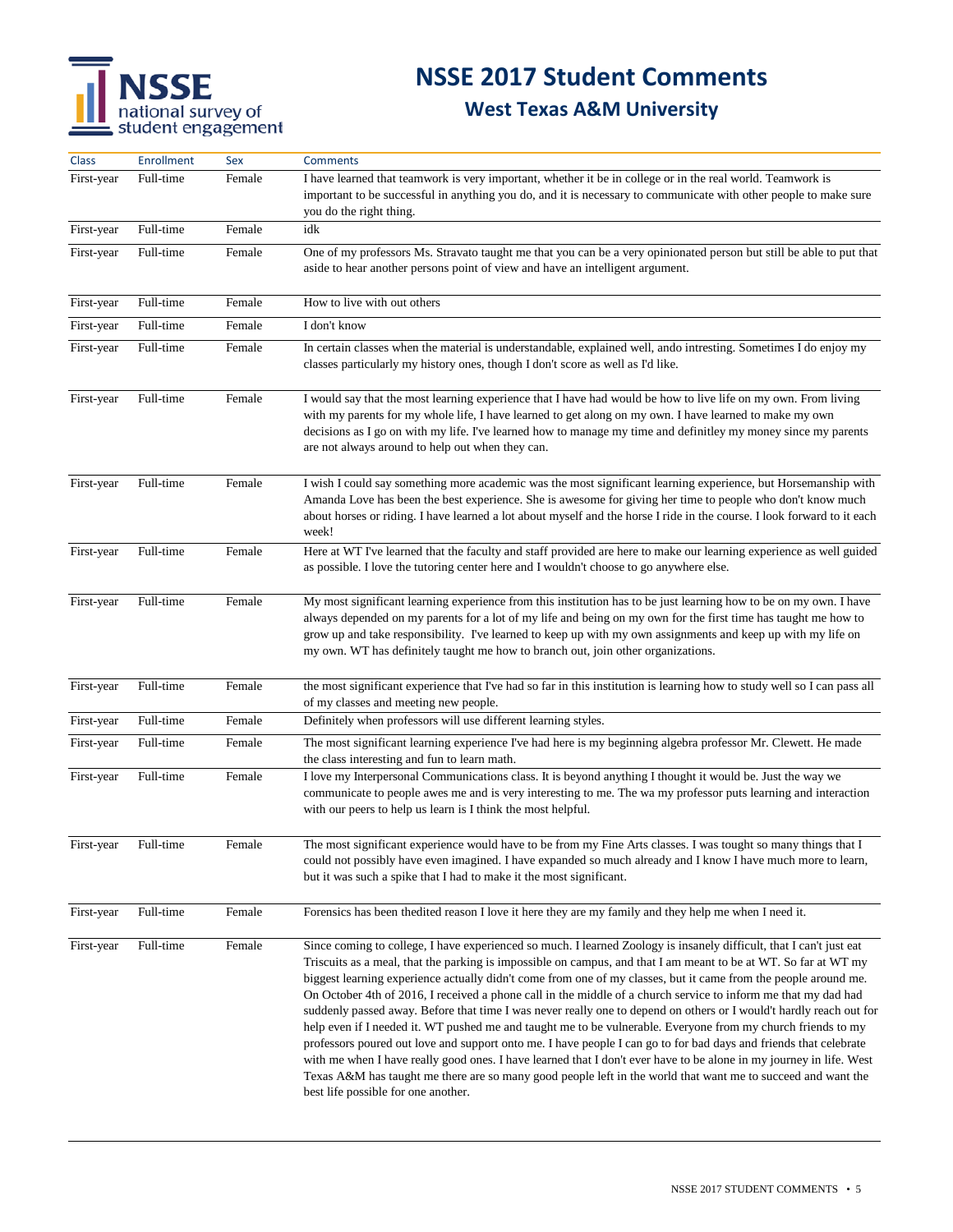## **NSSE 2017 Student Comments**

| <b>Class</b> | <b>Enrollment</b> | Sex    | <b>Comments</b>                                                                                                                                                                                                                                                                                                                                                                                                                                                                     |
|--------------|-------------------|--------|-------------------------------------------------------------------------------------------------------------------------------------------------------------------------------------------------------------------------------------------------------------------------------------------------------------------------------------------------------------------------------------------------------------------------------------------------------------------------------------|
| First-year   | Full-time         | Female | The most significant learning experience I have experienced at this institution was taking my freshman seminar<br>class, a class I learned very much from and felt very comfortable with the professors and my classmates.                                                                                                                                                                                                                                                          |
| First-year   | Full-time         | Female | Learning things in my music courses not directly related to my instrument that have helped me improve in my<br>major as a whole.                                                                                                                                                                                                                                                                                                                                                    |
| First-year   | Full-time         | Female | The most significant learning experience so far I have experienced at WTAMU has been working in groups. In<br>high school we rarely did that, but in college, half of the assignments require participating in group projects. That<br>has helped me become more social in an intellectual way, as well as learn to work with others to achieve the same<br>goals.                                                                                                                  |
| First-year   | Full-time         | Female | Learning everything there is about the theatre and how it runs. I came to college not knowing anything about<br>theatre, but knowing that technical theatre is what i really wanted to do. Professors and students have been kind,<br>patient, and helpful with helping me learn more and more each day. Other students have invited me to theatre<br>events and gatherings of organizations, and professors have asked about getting involved in productions and<br>running shows. |
| First-year   | Full-time         | Female | I took Introduction to SES last semester with Mr. Casebolt and he really opened my eyes to the endless<br>possibilities I will have with a degree in SES. I have always been dead set on Physical Therapy but now that he<br>showed me how many other things I can also do, I know that I can always find something else to do with my<br>degree if physical therapy isn't what I thought it was.                                                                                   |
| First-year   | Full-time         | Female | Mrs. Kooleys class has been the most informational and enjoyable experience for me so far. I love her teaching<br>style and I can't wait to have her again!                                                                                                                                                                                                                                                                                                                         |
| First-year   | Full-time         | Female | Being able to continue my dream of becoming a musician and getting to work with very good teachers                                                                                                                                                                                                                                                                                                                                                                                  |
| First-year   | Full-time         | Female | Math1301 Mary Jane Cruz                                                                                                                                                                                                                                                                                                                                                                                                                                                             |
| First-year   | Full-time         | Female | I have learned to be more self- sufficient and think critically                                                                                                                                                                                                                                                                                                                                                                                                                     |
| First-year   | Full-time         | Female | I love working with a diverse group of students from people with a different upbringing than I may have had in<br>multiple ways, whether it be financial, geographical or cultural.                                                                                                                                                                                                                                                                                                 |
| First-year   | Full-time         | Female | I have learned, that even if I may not be doing as well as I was in high school that hard work does pay off. And I<br>do not need to give up.                                                                                                                                                                                                                                                                                                                                       |
| First-year   | Full-time         | Male   | The most significant learning experience so far was not even in the classroom. Before coming to college, I was<br>very closed-minded to other people and their viewpoints. Coming to WT, I have found that everyone has an<br>opinion and even though I might not agree with that particular opinion, I still accept their viewpoints and respect<br>that for that certain person.                                                                                                  |
| First-year   | Full-time         | Male   | This may seem odd, but I have learned how to learn. Taking challenging courses has taught me how to study, take<br>notes, and manage time.                                                                                                                                                                                                                                                                                                                                          |
| First-year   | Full-time         | Male   | I had to write a 12 page paper and it was the most stressful and involving thing I've ever done up until that point.<br>Papers are now like baby work to me.                                                                                                                                                                                                                                                                                                                        |
| First-year   | Full-time         | Male   | Learning about how to solve things that are outside my comfort zone.                                                                                                                                                                                                                                                                                                                                                                                                                |
| First-year   | Full-time         | Male   | Fraternity experience has helped me tremendously with almost everything school related                                                                                                                                                                                                                                                                                                                                                                                              |
| First-year   | Full-time         | Male   | The most significant learning experience was volunteering in my speech class. It was the first hands on experience<br>and let me actually get familiar with a certain problem, in this case the amount of animals that do not have a home<br>and/or abandoned.                                                                                                                                                                                                                      |
| First-year   | Full-time         | Male   | Getting my G.P.A. Up.                                                                                                                                                                                                                                                                                                                                                                                                                                                               |
| First-year   | Full-time         | Male   | The most significant learning experience I have had so far is learning a lot about myself in psychology, I think by<br>the end of the course I will be a better person for it and I think that is very significant.                                                                                                                                                                                                                                                                 |
| First-year   | Full-time         | Male   | Being able to have discussions with my advisors and professors on historical subjects which interest me.                                                                                                                                                                                                                                                                                                                                                                            |
| First-year   | Full-time         | Male   | Personal Leadership Growth within several organizations I have been actively involved with. Within my first year<br>here at WT. I have been able to become involved and hold high leadership positions with Student Government,<br>Residence Hall Association, Traditions Council, Leadership board along with others. I also have the opportunity<br>to serve as a peer leader for the upcoming summer.                                                                            |
| First-year   | Full-time         | Male   | The most significant learning experienced I have learned from college is that you have to make time for your<br>homework and your outside life of school. Work and school have to be varied in different hours and must be put<br>in certain time. Studying also has changed because of so much material used and the learning process of all of<br>your classes.                                                                                                                   |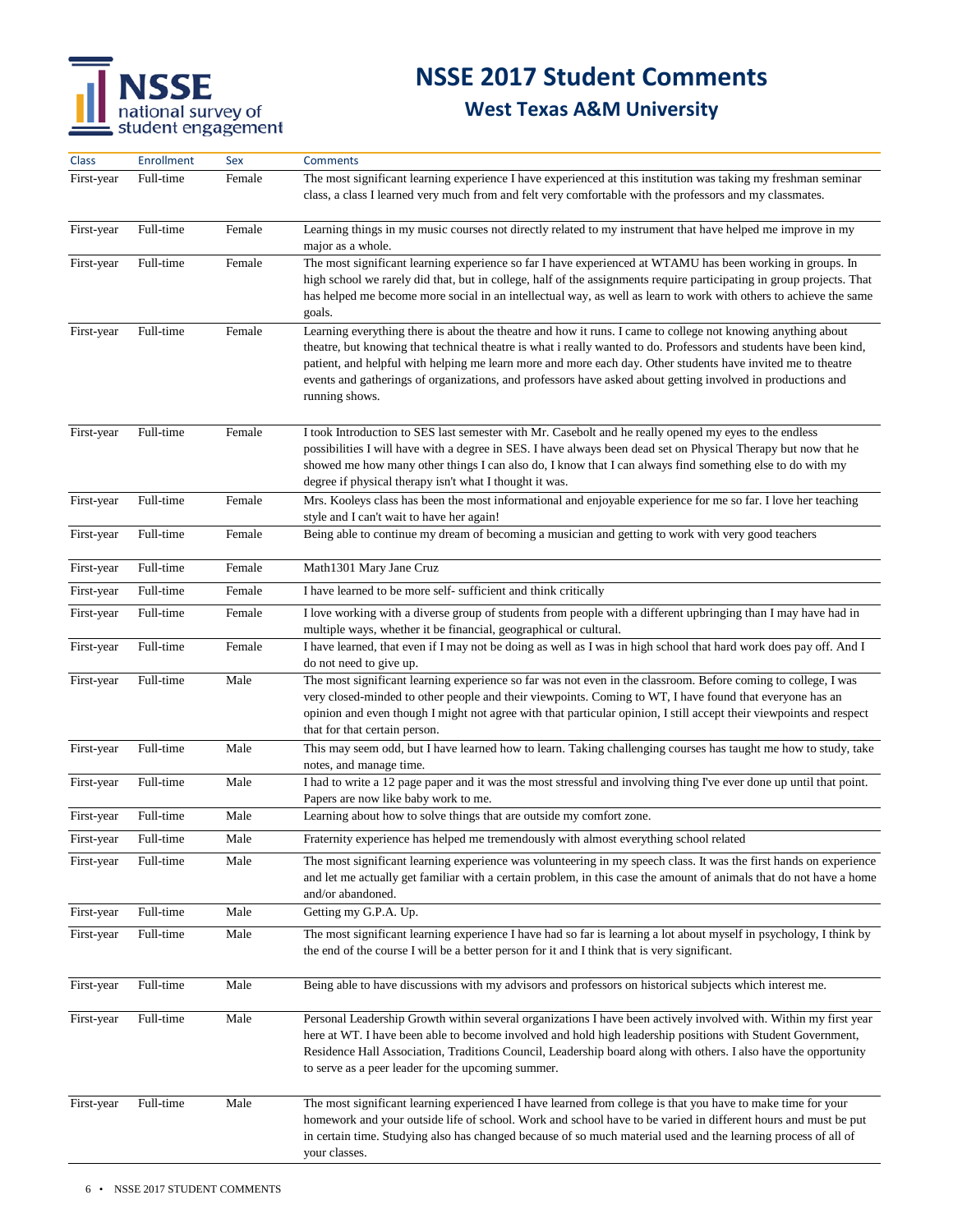## **NSSE 2017 Student Comments**

| Class      | <b>Enrollment</b> | Sex  | <b>Comments</b>                                                                                                                                                                                                                                                                                                                                                                                         |
|------------|-------------------|------|---------------------------------------------------------------------------------------------------------------------------------------------------------------------------------------------------------------------------------------------------------------------------------------------------------------------------------------------------------------------------------------------------------|
| First-year | Full-time         | Male | The biggest thing I've learned so far since being here at WTAMU is to not limit yourself to what you can and can't<br>do. Education is the biggest thing and it's what they want you to be successful at. Take a risk. Be free. Don't be<br>scared to fail.                                                                                                                                             |
| First-year | Full-time         | Male | My first semester I took an SES class with Mrs. Brown, and she really taught me things I thought I had already<br>known. But I just knew the basis of them. She really did go out of her way to help me and other students, and for<br>that I feel like that is the best learning experience I have had since I started here.                                                                           |
| First-year | Full-time         | Male | Th learning experience in WT is appreciable and the school staff including faculties, advisors and other resources<br>are outstandingly helping me to keep up with my better grades and thrive for success in school.                                                                                                                                                                                   |
| First-year | Full-time         | Male | Taking the CS-2336 class has been the rgreatest challenge yet for me.                                                                                                                                                                                                                                                                                                                                   |
| First-year | Full-time         | Male | Being a part of many ensembles at West Texas in the school of music has greatly changed me both as a player and<br>a person.                                                                                                                                                                                                                                                                            |
| First-year | Full-time         | Male | My most significant learning experience here so far would be my history and political science classes. In high<br>school you had to do a lot of memorization, work sheets, and reading big boring text books. Here, the information<br>was orally taught to me which made it more enjoyable to learn. I learned the content, made A's, and never had to<br>crack open a big text book in those classes. |
| First-year | Full-time         | Male | I have learned I am capable of hard work with dedication and the resources provided to me. My fall semester was<br>amazing, received all As by working hard, studying, and using faculty and other resources available to me (i.e.<br>Math Lab)                                                                                                                                                         |
| First-year | Full-time         | Male | Having to do with something in the field of meat science or animal science.                                                                                                                                                                                                                                                                                                                             |
| First-year | Full-time         | Male | Since moving to WT I have really learned how to manage myself and my time better. This is all due to the fact that<br>the faculty is great and very helpful.                                                                                                                                                                                                                                            |
| First-year | Full-time         | Male | Communications 1301 has taught me how to better understand how to communicate with people. Jeff Casebolt<br>has pushed me to succeed in every class beside his.                                                                                                                                                                                                                                         |
| First-year | Full-time         | Male | The entirety of my Physics and Calculus classes have been very important and have been the focus of my life the<br>whole year.                                                                                                                                                                                                                                                                          |
| First-year | Full-time         | Male | The most significant learinging experience I have encountered at WT would have to be the leadership summit. It<br>thought me and others how to be the best leader we could be. It also thought me that there are many different types<br>of leaders.                                                                                                                                                    |
| First-year | Full-time         | Male | The most significant learning experience that I have encountered up to this point is teaching myself persistence<br>and drive. Basics are not fun, and typically irrelevant to what you wish to major in. These basics are classes that I<br>have to motivate myself to accelerate in so that I can enjoy the benefits of taking the classes that are more major<br>specific.                           |
| First-year | Full-time         | Male | That there is much I still have to learn about the field of work I plan on entering in the future. Also that some of<br>the curriculum of the College of Business places too much emphasis on large corporations and not enough on<br>small local businesses.                                                                                                                                           |
| First-year | Full-time         | Male | Small classes help me get the opportunity to have a relationship with professors which I like.                                                                                                                                                                                                                                                                                                          |
| First-year | Full-time         | Male | Psychology has had a factor in everyday life for me. I can use the material learned in that class and apply it to<br>almost anything I do in my daily routine.                                                                                                                                                                                                                                          |
| First-year | Full-time         | Male | The most significant learning experience I have had is participating in the discussion groups. These groups help<br>me understand the view points of other students and allow me to explain my viewpoints to others. It has helped<br>give me a better understanding of nearly all aspects of my schooling and most aspects of life.                                                                    |
| First-year | Full-time         | Male | Learning everything that has to do with music and learning how to further blossom socially.                                                                                                                                                                                                                                                                                                             |
| First-year | Full-time         | Male | Teaching skills                                                                                                                                                                                                                                                                                                                                                                                         |
| First-year | Full-time         | Male | The most significant actually happened last night. I stayed up all night writing an essay and studying for<br>chemistry. I am exhausted but I felt so accomplished and ended up retaining a lot more information than I feel I<br>would have if I had waited until morning.                                                                                                                             |
| First-year | Full-time         | Male | my most significant learning experience at WTAMU is that the classroom though excellent theoretical concept,<br>and I'm loving the thing about Intramurals sport.                                                                                                                                                                                                                                       |
| First-year | Full-time         | Male | When I wrote my first ten page paper, it taught me to be more disciplined in my studies, but it also showed me<br>how well I actually can write.                                                                                                                                                                                                                                                        |
| First-year | Full-time         | Male | The incredible importance of studying.                                                                                                                                                                                                                                                                                                                                                                  |
| First-year | Full-time         | Male | The most significant learning experience that I had so far was learning about myself.                                                                                                                                                                                                                                                                                                                   |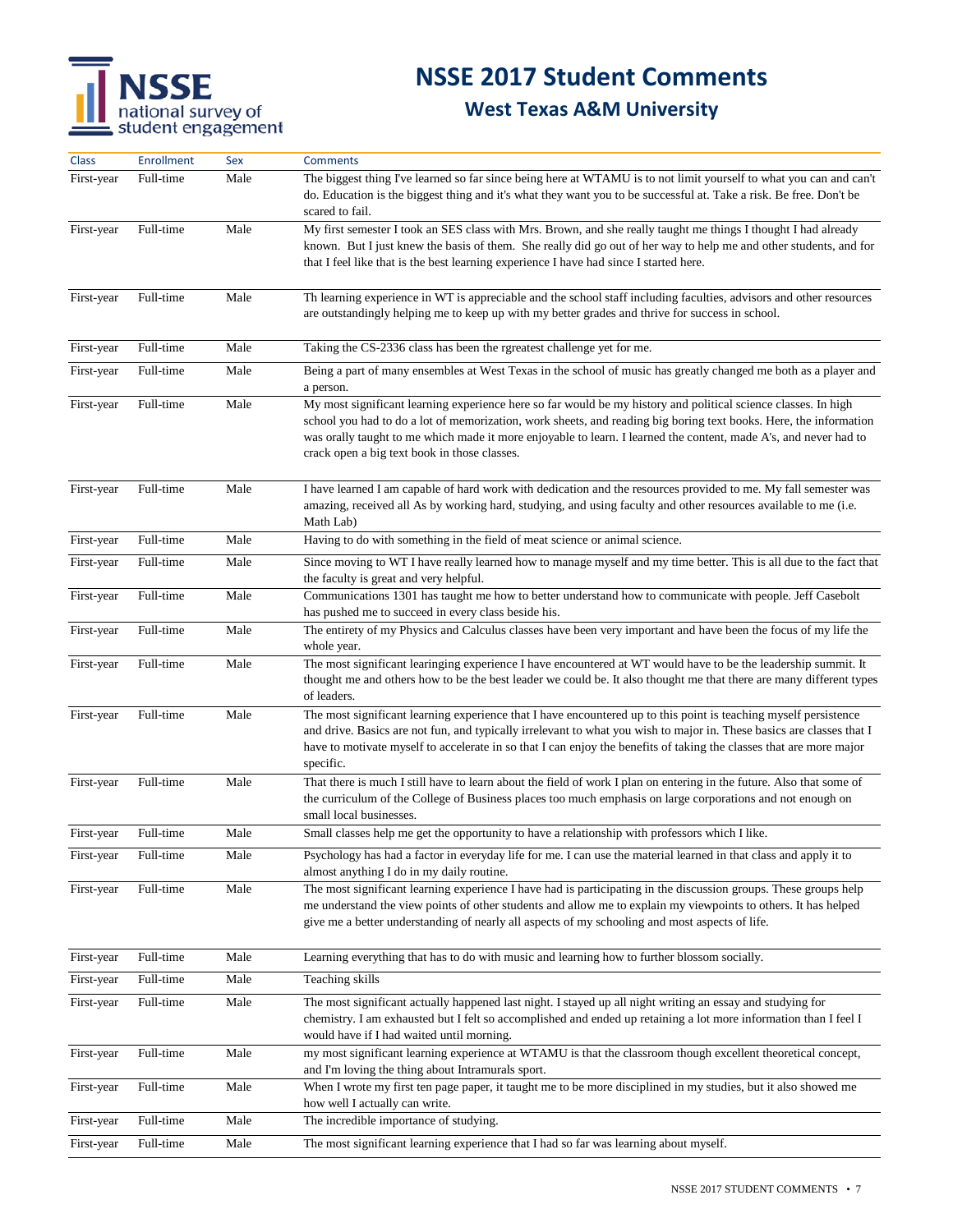

| Class             | Enrollment    | Sex    | <b>Comments</b>                                                                                                                                                                                                                                                                                                                                                                                                                                                                                                                                                                                                                                                                                                                                                                                                                                                  |
|-------------------|---------------|--------|------------------------------------------------------------------------------------------------------------------------------------------------------------------------------------------------------------------------------------------------------------------------------------------------------------------------------------------------------------------------------------------------------------------------------------------------------------------------------------------------------------------------------------------------------------------------------------------------------------------------------------------------------------------------------------------------------------------------------------------------------------------------------------------------------------------------------------------------------------------|
| First-year        | Full-time     | Male   | I currently do not recall a significant learning experience at this institution. However, I am a full time student<br>along with working full time which provides plenty of learning experiences.                                                                                                                                                                                                                                                                                                                                                                                                                                                                                                                                                                                                                                                                |
| First-year        | Full-time     | Male   | Much like most college students, in away from my parents which has allowed me to build my own perspective of<br>life, no longer actively influenced by my family. I've been able to find myself in my religious beliefs, morals, and<br>principals since coming here, and I feel there's a great outlet here for me as a conservative Christian. As with any<br>school, or any part of any town for that matter, there's a group that makes poor decisions, and as an outgoing<br>person, I have the option of making poor decisions. I feel that this school actively encourages students to become<br>the best they can be and the staff here are very supportive, especially he RA's who are always involved in our<br>lives, and I find it easy to stick to my studies and be more involved in this community rather than go out and make<br>poor decisions. |
| First-year        | Full-time     | Male   | how to study                                                                                                                                                                                                                                                                                                                                                                                                                                                                                                                                                                                                                                                                                                                                                                                                                                                     |
| First-year        | Full-time     | Male   | I've learned there are many differences between college and highschool. I had to learn to study and how to work<br>efficiently on my own, however if I had trouble there was someone I could turn to here. I believe the most<br>significant experience has been being independent and having to take responsibility.                                                                                                                                                                                                                                                                                                                                                                                                                                                                                                                                            |
| First-year        | Full-time     | Male   | How to pull women                                                                                                                                                                                                                                                                                                                                                                                                                                                                                                                                                                                                                                                                                                                                                                                                                                                |
| First-year        | Full-time     | Male   | Honestly, I'd have to say that the entire dance department in general has been phenomenal. I am new to this, but<br>the teachers go at a pace where I can learn, but they still kick me in the butt to keep up. Frustrating at times, but I<br>wouldn't have it any other way.                                                                                                                                                                                                                                                                                                                                                                                                                                                                                                                                                                                   |
| First-year        | Full-time     | Male   | I learned how to orient myself in the overall WTAMU system (social, academic, economic, etc.)                                                                                                                                                                                                                                                                                                                                                                                                                                                                                                                                                                                                                                                                                                                                                                    |
| First-year        | Full-time     | Male   | Introduction to Animal Science and the projects we did in that class were very eye opening to an entire sector of<br>agriculture with which I wasn't familiar. I learned more in this course than I have in any other course I've taken. I<br>think about things I learned in this course everyday, and I finished it months ago. I considered changing what I<br>want to do when I graduate because of this course.                                                                                                                                                                                                                                                                                                                                                                                                                                             |
| First-year        | Full-time     | Male   | Mathematics has probably been the most significant learning experience because it trains us to think critically.<br>When dealing with higher-level mathematics, there is often more than one way to solve a problem and the issue<br>becomes deciding the optimal method of solving. Different methods must be quickly assessed and applied to solve<br>the problem. Also, rather than making a person good with numbers, mathematics trains us to think on a higher<br>plane and apply philosophical ideas to real-live problems. It helps the mind think philosophically.                                                                                                                                                                                                                                                                                      |
| First-year        | Not full-time | Female | health and wellness in science class                                                                                                                                                                                                                                                                                                                                                                                                                                                                                                                                                                                                                                                                                                                                                                                                                             |
| First-year        | Not full-time | Female | I started at this institution in August of 2016, this is only my second semester. I work full time and have a young<br>child, so all of my coursework has been, and will continue to be, online. The most significant experience is having<br>the opportunity to go back to school after taking a brief sabbatical and work on my degree in a way that fits my<br>needs and allows me to continue to provide for my family.                                                                                                                                                                                                                                                                                                                                                                                                                                      |
| <b>First-year</b> | Not full-time | Female | I have rediscovered a love for math and science, I find the science so fascinating how things work!                                                                                                                                                                                                                                                                                                                                                                                                                                                                                                                                                                                                                                                                                                                                                              |
| First-year        | Not full-time | Female | being apart of a friendly open campus with so much to offer unlike my previous school                                                                                                                                                                                                                                                                                                                                                                                                                                                                                                                                                                                                                                                                                                                                                                            |
| First-year        | Not full-time | Male   | When I was struggling at one point and about to drop out, I spoke to Professor Amy Hord who works in the Social<br>Work department and she had a lot of positive and motivating things to say to me which made me change my<br>mind and stick with the program. I just happened to be sitting next to the professor in the JBK and her talk was<br>very inspiring. She is not from my program but wanted to help anyway.                                                                                                                                                                                                                                                                                                                                                                                                                                         |
| First-year        | Not full-time | Male   | Just being around the vast intelligence found at this institution.                                                                                                                                                                                                                                                                                                                                                                                                                                                                                                                                                                                                                                                                                                                                                                                               |
| First-year        | Not full-time | Male   | Probably learning that I need to manage my time more. Netflix is a no go during the semester.                                                                                                                                                                                                                                                                                                                                                                                                                                                                                                                                                                                                                                                                                                                                                                    |
| Senior            | Full-time     | Female | The most significant learning experience I've had so far is a very hands-on training to receive my hazwopper<br>certification. This course was taught by a highly experienced instructor who gave us insight on techniques that can<br>be used in the field in our future careers and provided a certificate that will be useful to future employers.                                                                                                                                                                                                                                                                                                                                                                                                                                                                                                            |
| Senior            | Full-time     | Female | My equine business management class with Dr. Baker is teaching me extremely useful information that I can use<br>after college.                                                                                                                                                                                                                                                                                                                                                                                                                                                                                                                                                                                                                                                                                                                                  |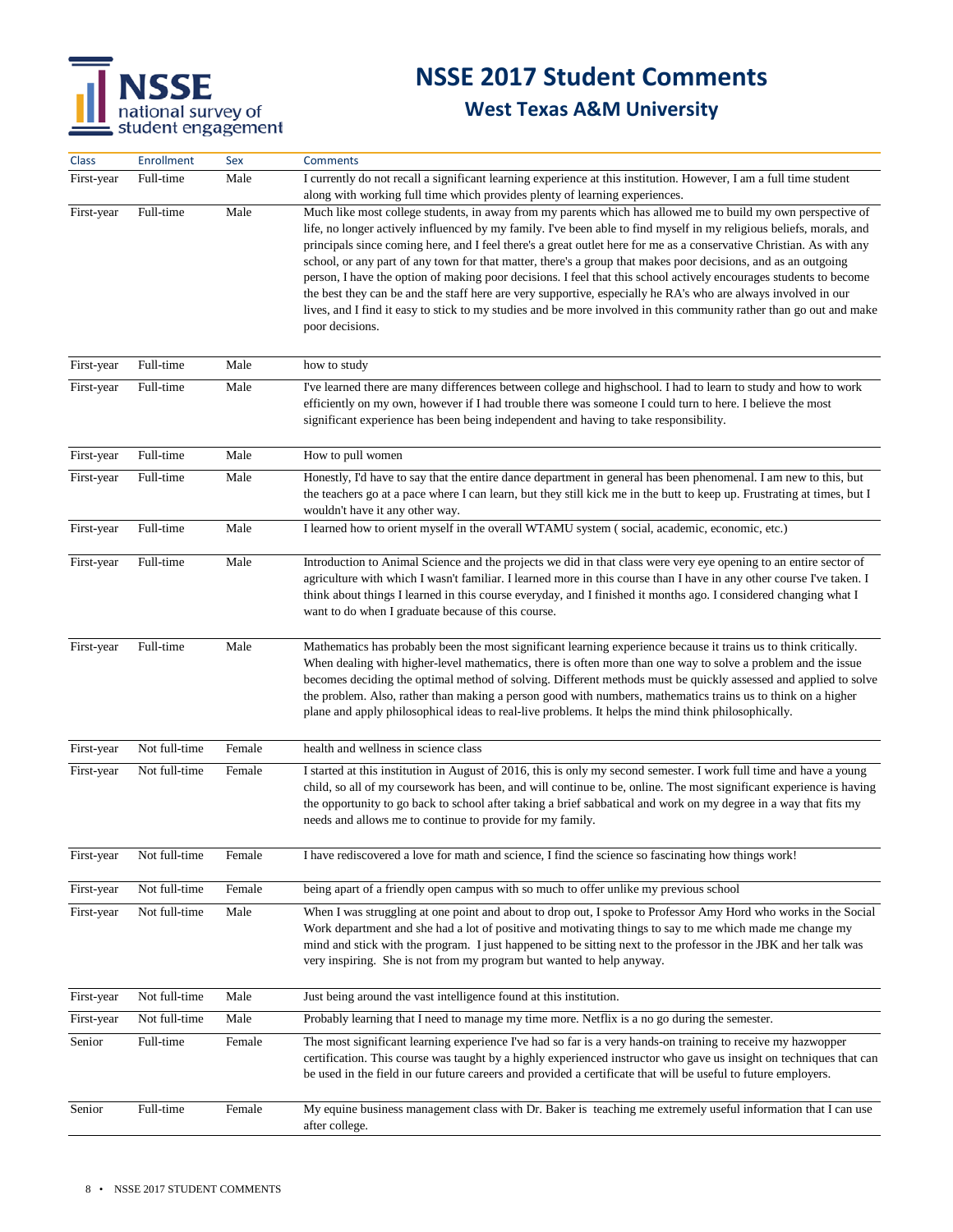### **NSSE 2017 Student Comments**

| Class  | <b>Enrollment</b> | Sex    | <b>Comments</b>                                                                                                                                                                                                                                                                                                                                                                                                                                                                                                                                                                                                                                                                                                        |
|--------|-------------------|--------|------------------------------------------------------------------------------------------------------------------------------------------------------------------------------------------------------------------------------------------------------------------------------------------------------------------------------------------------------------------------------------------------------------------------------------------------------------------------------------------------------------------------------------------------------------------------------------------------------------------------------------------------------------------------------------------------------------------------|
| Senior | Full-time         | Female | Working with groups can be hard work if everyone is not willing to give it 100%. As a member of a group<br>everyone is responsible for the overall mood of the group. I was taught in Organizational Behavior that there are<br>ways to change the mood of a group from bad to good. This semester it has helped me out tremendously.                                                                                                                                                                                                                                                                                                                                                                                  |
| Senior | Full-time         | Female | WT has challenged and given me the opportunity to get out of my comfort zone. WT gives me the tools to be<br>successful not just for my career but in everyday life.                                                                                                                                                                                                                                                                                                                                                                                                                                                                                                                                                   |
| Senior | Full-time         | Female | The most significant learning experience I have had at WTAMU is related to my clinical experiences at Northwest<br>Texas Hospital and BSA Healthcare Systems. My instructors have prepared me very well for these. Further, they<br>continually review and communicate with me about the situations I face each day and help me to progress in my<br>understanding, analysis, decision-making and providing quality patient care.                                                                                                                                                                                                                                                                                      |
| Senior | Full-time         | Female | As a first year Masters student, the classes I am currently enrolled in are providing the finishing touches on what is<br>required within the graduate program. The in depth seminar classes are really helping me to better understand<br>what exactly is required as a graduate student. They are helping me understand the importance of writing with a<br>non-biased approach, and learning to use multiple sources to provide the 'complete picture' of any article, book, or<br>academic journal when presenting worthy information. I would have to say that all of my classes at WTAMU<br>provided me with what I would need to be successful in reaching my goal of receiving a Masters degree and<br>beyond. |
| Senior | Full-time         | Female | So far, the most significant learning experience would have to be my programming class. I have never had a<br>technology class before, and this one taught me how to program a website in a month without me having any prior<br>experience what so ever. I think that it was such an amazing experience.                                                                                                                                                                                                                                                                                                                                                                                                              |
| Senior | Full-time         | Female | The History Department is a great group of professors! I love learning all of their subjects!                                                                                                                                                                                                                                                                                                                                                                                                                                                                                                                                                                                                                          |
| Senior | Full-time         | Female | My understanding of the art world and the multiple ways that you can paint or learn.                                                                                                                                                                                                                                                                                                                                                                                                                                                                                                                                                                                                                                   |
| Senior | Full-time         | Female | The most significant learning experience is either Dr. Kazmaier's Herpetology or Conservation Biology classes.<br>These were classes that I wasn't really excited to take, but once I did they changed my world. I plan on doing<br>research this summer on Herpetology and going into grad school for Conservation.                                                                                                                                                                                                                                                                                                                                                                                                   |
| Senior | Full-time         | Female | In one of my economics classes, I learned that our tax dollars are not money the government actually uses, but<br>instead money the government throws away to prevent inflation. This was a concept that turned my entire view of<br>how money works in a macroeconomic situation on its head.                                                                                                                                                                                                                                                                                                                                                                                                                         |
| Senior | Full-time         | Female | The most significant learning experience I have was in a leadership development class. I learned things I was able<br>to apply everyday, which has helped me with a promotion at work already. The capstone class, Strategic<br>Management, has also been very significant. Learning how to run a business from all different points of view, and<br>working together with classmates to achieve this has been a life-changing.                                                                                                                                                                                                                                                                                        |
| Senior | Full-time         | Female | The most significant learning experience I have had at WT was during a Field Experiment in Dr. Thomas's class<br>4357 on dyslexia.                                                                                                                                                                                                                                                                                                                                                                                                                                                                                                                                                                                     |
| Senior | Full-time         | Female | In one of my classes I have learned how to find a job in my field. This included certification, license, and resume<br>writing.                                                                                                                                                                                                                                                                                                                                                                                                                                                                                                                                                                                        |
| Senior | Full-time         | Female | The Bateman Team. This year I was selected as a member and it has prepared me the most for what I expect to do<br>in my future career.                                                                                                                                                                                                                                                                                                                                                                                                                                                                                                                                                                                 |
| Senior | Full-time         | Female | All of the discussions I have been assigned have all been beneficial for my current place of employment.                                                                                                                                                                                                                                                                                                                                                                                                                                                                                                                                                                                                               |
| Senior | Full-time         | Female | How to adequately communicate with a group of my peers and professors. I feel that these communication skills<br>will benefit me greatly in the workplace.                                                                                                                                                                                                                                                                                                                                                                                                                                                                                                                                                             |
| Senior | Full-time         | Female | Preparing for and taking a practice PPR was the most significant. Not only was this material crucial to my planned<br>career goal, it also gave me the opportunity to meet other students with the same goal. We all had various reasons<br>for pursuing a career in teaching, but we all had one goal in common. It was great to meet with other students who<br>I had taken previous courses with but never met. It was a truly great experience.                                                                                                                                                                                                                                                                    |
| Senior | Full-time         | Female | The most significant thing that lead to my success in my education, was the mentoring I received from my<br>professor's. My professor's within my program, communication disorders, have a passion for expanding students<br>knowledge within the our field and strive to ensure our success and prepare us for real world situations.                                                                                                                                                                                                                                                                                                                                                                                 |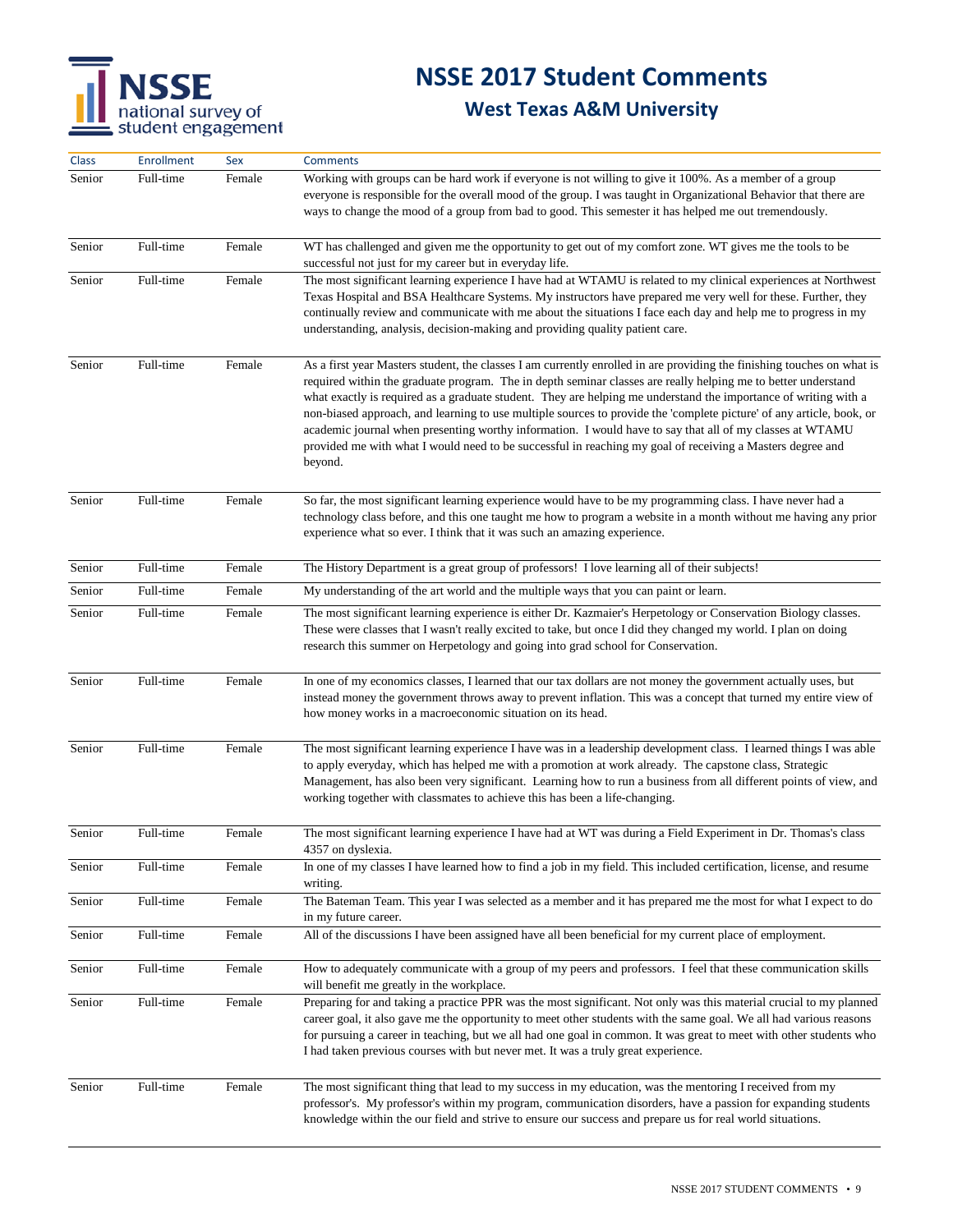## **NSSE 2017 Student Comments**

| <b>Class</b> | Enrollment | Sex    | <b>Comments</b>                                                                                                                                                                                                                                                                                                                                                                                                                                                                                                                                                                                                                                                                                              |
|--------------|------------|--------|--------------------------------------------------------------------------------------------------------------------------------------------------------------------------------------------------------------------------------------------------------------------------------------------------------------------------------------------------------------------------------------------------------------------------------------------------------------------------------------------------------------------------------------------------------------------------------------------------------------------------------------------------------------------------------------------------------------|
| Senior       | Full-time  | Female | My professor met with a few of us in the lab and worked a problem with us until we all understood. The open<br>discussion was very helpful and I learned so much that day, it gave me hope for the semester.                                                                                                                                                                                                                                                                                                                                                                                                                                                                                                 |
| Senior       | Full-time  | Female | In the structured literacy course learning how so many children are being taught but are still mostly illiterate<br>because we are using a very flawed and horrible way of teaching kids to read and write.                                                                                                                                                                                                                                                                                                                                                                                                                                                                                                  |
| Senior       | Full-time  | Female | I was on the 2016 National Student Advertising Competition team and I absolutely loved it. I learned so much and<br>felt like it prepared me more than any of my courses did. I think that is how most job or career fields work though.<br>We placed second at nationals and it was one of the most rewarding things I have experienced in college.                                                                                                                                                                                                                                                                                                                                                         |
| Senior       | Full-time  | Female | The social work conference every semester and the refugee simulation this semester at the social justice<br>conference.                                                                                                                                                                                                                                                                                                                                                                                                                                                                                                                                                                                      |
| Senior       | Full-time  | Female | The ag department provides hands on learning which is beneficial to my learning style.                                                                                                                                                                                                                                                                                                                                                                                                                                                                                                                                                                                                                       |
| Senior       | Full-time  | Female | Ethics I think was the biggest challenge because so much of what I understood about ethics was not always<br>correct. I kept thinking ethics could be situational, but there are so many perspectives, it really improved how I<br>think about treating other people.                                                                                                                                                                                                                                                                                                                                                                                                                                        |
| Senior       | Full-time  | Female | Learning about how worthless a teaching degree is, and being able to create a solid plan to get out of that field into<br>something better. Also learning about the numerous ways that double-majoring is limited.                                                                                                                                                                                                                                                                                                                                                                                                                                                                                           |
| Senior       | Full-time  | Female | Dr. Terri Bingham's class (EPSY 3340) was the must insightful, educational, and enjoyable classroom experience<br>I've ever had. Her method of teaching is engaging and effective.                                                                                                                                                                                                                                                                                                                                                                                                                                                                                                                           |
| Senior       | Full-time  | Female | Dr. Byrd experimental design. This class was more than just a lecturing class, and I feel better prepared to do<br>research.                                                                                                                                                                                                                                                                                                                                                                                                                                                                                                                                                                                 |
| Senior       | Full-time  | Female | Being on the livestock judging team as well as being pushed to step out of my comfort zone has provided a<br>significant learning experience.                                                                                                                                                                                                                                                                                                                                                                                                                                                                                                                                                                |
| Senior       | Full-time  | Female | My advanced performance of Literature class allowed me to experience talents that I didn't know I had and utilize<br>them in different ways. I also faced a lot of fears and anxieties that I had had in that class. I felt very<br>accomplished.                                                                                                                                                                                                                                                                                                                                                                                                                                                            |
| Senior       | Full-time  | Female | All of my courses with WT have been very beneficial for me in my current position as a Director for Childress<br>ISD. I have learned how to effectively communicate and manage my employees along with properly performing<br>financial decisions for my area.                                                                                                                                                                                                                                                                                                                                                                                                                                               |
| Senior       | Full-time  | Female | In Dr. Mac's class, Leadership Development. I've used the material covered in that course to help me become a<br>better leader or to understand my leadership ways more clearly and been able to apply them to real-world use. The<br>book that I am referring to is, 7 Habits of Highly Successful People, by Stephen Covey.                                                                                                                                                                                                                                                                                                                                                                                |
| Senior       | Full-time  | Female | During my last semester applying the knowledge from my education thus far into an internship.                                                                                                                                                                                                                                                                                                                                                                                                                                                                                                                                                                                                                |
| Senior       | Full-time  | Female | The way faculty and staff of the Nursing program care about each student                                                                                                                                                                                                                                                                                                                                                                                                                                                                                                                                                                                                                                     |
| Senior       | Full-time  | Female | I have learned that it is good to go out of your comfort zone because you will end up a more cultured person.                                                                                                                                                                                                                                                                                                                                                                                                                                                                                                                                                                                                |
| Senior       | Full-time  | Female | During my time at WTAMU, my writing skills have greatly improved. I would say I have always been a good<br>writer, but WT pushed me to be even better. I got a lot more comfortable speaking in front of people as well<br>working in groups, due to the many presentations and group projects I was a part of. In my last year at WT I would<br>say I have greatly improved in my interview and resume building skills, which helped me get into a great graduate<br>program. Finally, I became more comfortable and passionate about reading, synthesizing, and explaining a variety<br>of research articles. I now believe that research is such a big part of growing as an individual within any field. |
| Senior       | Full-time  | Female | The social work program is really great. I have learned so much from the professors. They are also there for you to<br>help make your life better and make sure you succeed.                                                                                                                                                                                                                                                                                                                                                                                                                                                                                                                                 |
| Senior       | Full-time  | Female | Student teaching, trainings, and conference at WT are one of the most significan learnimg experinces I had so far<br>this semester. And mention the amount of classes that I took to reach my goal to become a teacher being at student<br>at WT has been one of the most significant learnig experiences in my life.                                                                                                                                                                                                                                                                                                                                                                                        |
| Senior       | Full-time  | Female | I feel the most significant learning experience is how everyone has one goal in mind and how no matter age<br>everyone is very helpful. I really don't a certain experience.                                                                                                                                                                                                                                                                                                                                                                                                                                                                                                                                 |
| Senior       | Full-time  | Female | Studying abroad has been the best thing. Not only does it help you learn for that course, but about history, culture,<br>language, and so many other things!                                                                                                                                                                                                                                                                                                                                                                                                                                                                                                                                                 |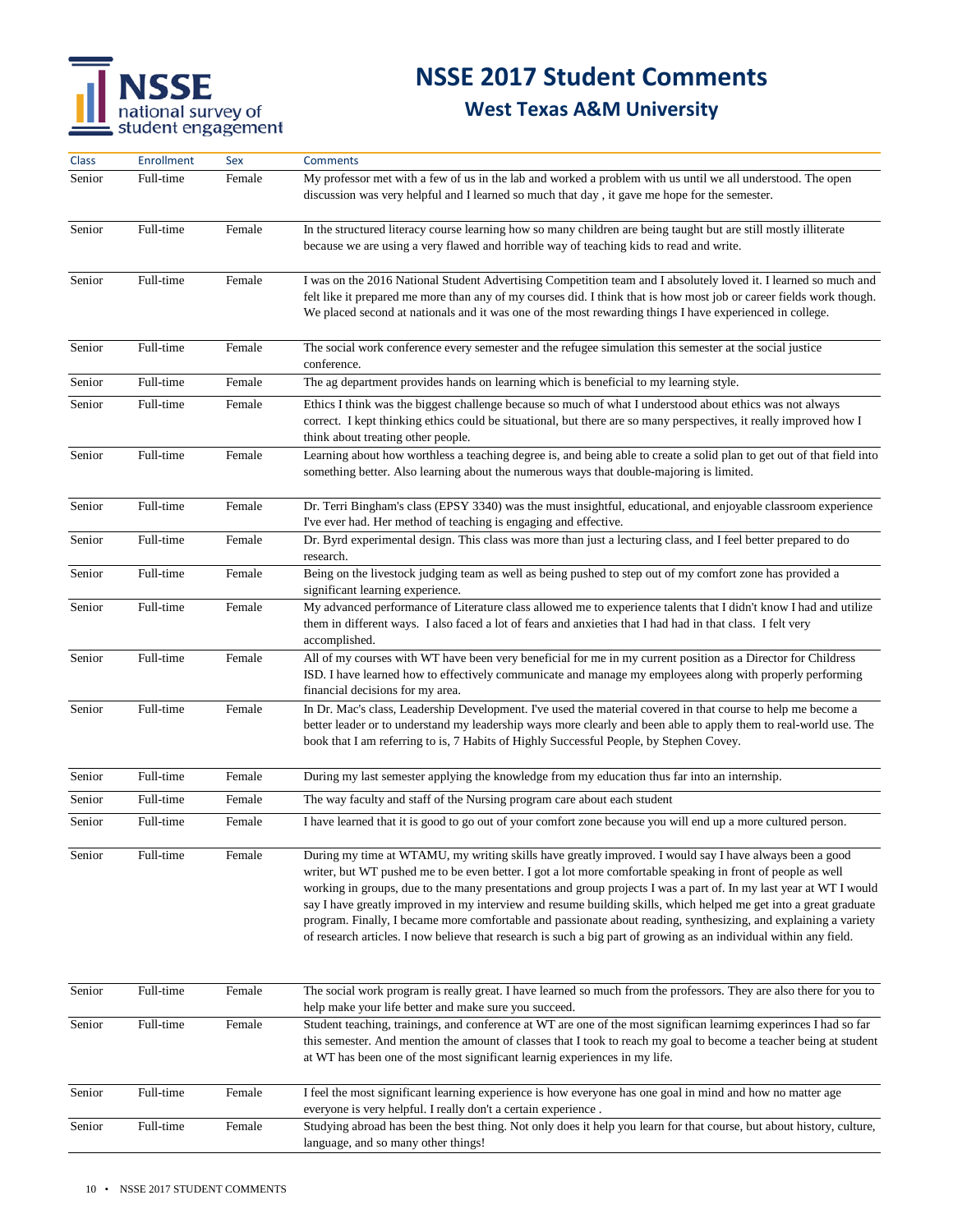## **NSSE 2017 Student Comments**

| <b>Class</b> | <b>Enrollment</b> | Sex    | <b>Comments</b>                                                                                                                                                                                                                                                                                                                                                                                                                                                                                                                                                                                                            |
|--------------|-------------------|--------|----------------------------------------------------------------------------------------------------------------------------------------------------------------------------------------------------------------------------------------------------------------------------------------------------------------------------------------------------------------------------------------------------------------------------------------------------------------------------------------------------------------------------------------------------------------------------------------------------------------------------|
| Senior       | Full-time         | Female | I learned how to conduct and carry out a research project. I had to work alongside faculty to create a proposal for<br>research grant money, create a timeline, write a paper, and present an oral and poster presentation.                                                                                                                                                                                                                                                                                                                                                                                                |
| Senior       | Full-time         | Female | The most significant learning experience I had was in Rick Haasl's Stress Management and Leadership Courses.<br>Those courses helped me view other people situations and figure out what makes people who they are. These<br>courses also aided in my own self discovery, in reference to reducing my stress in my own life and realizing how<br>much I can handle at once.                                                                                                                                                                                                                                                |
| Senior       | Full-time         | Female | Through my sorority I've learned to lead and communicate better.                                                                                                                                                                                                                                                                                                                                                                                                                                                                                                                                                           |
| Senior       | Full-time         | Female | I learned the most in my political thought class. I learn a lot about philosophy obviously but also about the<br>Chicago writing style.                                                                                                                                                                                                                                                                                                                                                                                                                                                                                    |
| Senior       | Full-time         | Female | The ability to do research that has been supported by two departments                                                                                                                                                                                                                                                                                                                                                                                                                                                                                                                                                      |
| Senior       | Full-time         | Female | Being able to actually use everything taught to me out in the Clinical Teaching experience. It has been an honor to<br>have been under such a dynamically affective teacher at Eastridge(Ms.Kathleen Sledge). My professors have also<br>played a vital role in all of my achievements.                                                                                                                                                                                                                                                                                                                                    |
| Senior       | Full-time         | Female | The most significant learning experience I have had at WT would be my courses in leadership. They have helped<br>me to identify my core values and where I stand and in turn be a better leader.                                                                                                                                                                                                                                                                                                                                                                                                                           |
| Senior       | Full-time         | Female | The Rhetorical Criticism Class with Dr. Hanson really helped shape my writing abilities. I am confident in my<br>writing abilities and feel prepared to begin the graduate studies program.                                                                                                                                                                                                                                                                                                                                                                                                                                |
| Senior       | Full-time         | Female | Study abroad with three beyond incredible professors Von Lintel, Drumheller, and Cain. Engaging in discussions<br>with depth over topics that rarely arise in everyday conversations compelled me to discover more about the world<br>around me. I owe my motivation for more knowledge to the three professors that conducted the course. They<br>always had a piece of information about any topic that emerged! It was if I had three walking TED talks at my<br>side. It was absolutely inspiring to be surrounded by mentors who are continuously expanding their own<br>knowledge even in their established careers. |
| Senior       | Full-time         | Female | My student teaching experience has been the most significant learning experience, because I am actually getting<br>the opportunity to practice everything I've learned in college and put it into action before I graduate.                                                                                                                                                                                                                                                                                                                                                                                                |
| Senior       | Full-time         | Female | It's hard to narrow it to one but any experience where my professors challenged my thinking or brought out my<br>skills in an area I thought I was incapable.                                                                                                                                                                                                                                                                                                                                                                                                                                                              |
| Senior       | Full-time         | Female | Studying abroad in Italy.                                                                                                                                                                                                                                                                                                                                                                                                                                                                                                                                                                                                  |
| Senior       | Full-time         | Female | Molecular cytogenetics with Dr. Ward has opened a new way of learning and becoming interactive in the<br>classroom. I am loving his teaching style.                                                                                                                                                                                                                                                                                                                                                                                                                                                                        |
| Senior       | Full-time         | Female | There were many group projects I had the opportunity to work with some amazing students.                                                                                                                                                                                                                                                                                                                                                                                                                                                                                                                                   |
| Senior       | Full-time         | Female | The most significant learning experience I have had was in the gender studies course. It was eye opening and I<br>think more people need to realize that it isn't a course that's pushing you to 'be gay' or whatever people often think.<br>It explores the spectrum of gender and everything behind it. I would love for more people to look at it with an<br>open mind. It was a wonderful class and Dr. Von Lintel is a great professor.                                                                                                                                                                               |
| Senior       | Full-time         | Female | Wt taught me who I am, and where I want to go in this life. WT also brought me my very bestfriend, sydney<br>Wallace, who passed away this march in the fires. WT has my whole heart because of all of the opportunity given<br>to me through it.                                                                                                                                                                                                                                                                                                                                                                          |
| Senior       | Full-time         | Female | Being able to be in the field, in a high school, has taught me the most. Hands-on experience is vital.                                                                                                                                                                                                                                                                                                                                                                                                                                                                                                                     |
| Senior       | Full-time         | Female | I loved taking Ethics with Dr. Osei-Hwere                                                                                                                                                                                                                                                                                                                                                                                                                                                                                                                                                                                  |
| Senior       | Full-time         | Female | My major is Sports and Exercise Science. Personal trainer is something I want to do when I finish school. The<br>most significant learning experience I had so far happened this semester when I had to write an 8 week exercise<br>plan and program. I learned a lot about my future job. I worked with a client on dailiy basis and conformed to<br>myself that this is what I want to do in life. After that assignment, I can say that I am ready to train other people<br>and actually get payed for my knowledge and time.                                                                                           |
| Senior       | Full-time         | Female | Being on the equestrian team and apart of enactus.                                                                                                                                                                                                                                                                                                                                                                                                                                                                                                                                                                         |
| Senior       | Full-time         | Female | The most significant learning experience I have had at this institution was nothing a class or book could teach me.<br>My most valuable lessons were learned from pain and hurt and loss inflicted by life's circumstances and the people<br>who dictated some of them.                                                                                                                                                                                                                                                                                                                                                    |
| Senior       | Full-time         | Female | i learned how to be confident with my accent                                                                                                                                                                                                                                                                                                                                                                                                                                                                                                                                                                               |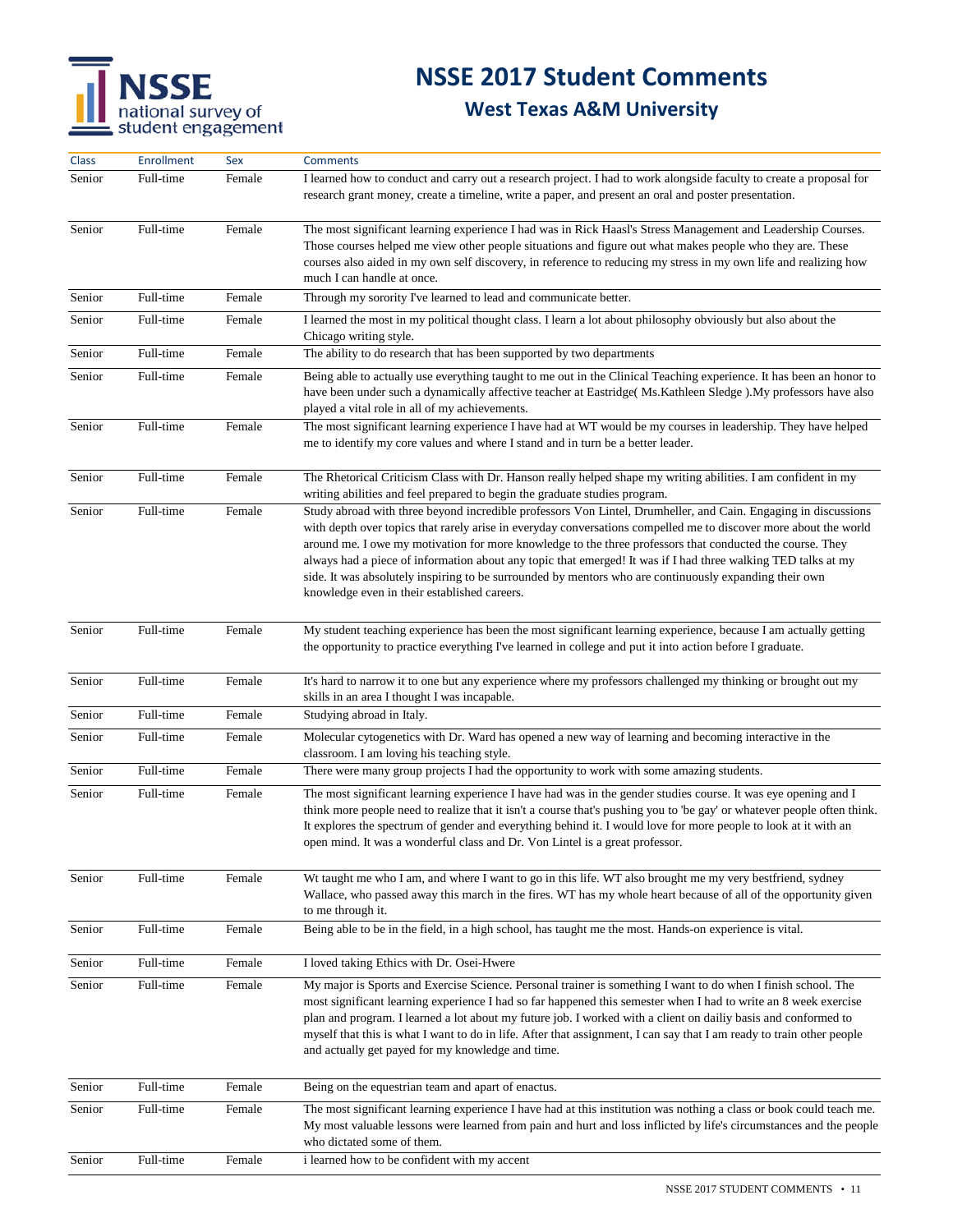## **NSSE 2017 Student Comments**

| <b>Class</b> | Enrollment | Sex    | <b>Comments</b>                                                                                                                                                                                                                                                                                                                                                                                                               |
|--------------|------------|--------|-------------------------------------------------------------------------------------------------------------------------------------------------------------------------------------------------------------------------------------------------------------------------------------------------------------------------------------------------------------------------------------------------------------------------------|
| Senior       | Full-time  | Female | I played soccer at WT for my first 2 years and that is how I met a lot of people. It made my experience a lot better<br>because I met a lot of other athletes. Living in the dorms my first 2 years also contributed to my experience in a<br>positive way even though it can be hard to live in a small room with someone, you are always on campus and<br>around other students.                                            |
| Senior       | Full-time  | Female | as a nursing student having the chance to go to the different hospitals and having the clinical experience and also<br>being involved with the community has been a really good experience.                                                                                                                                                                                                                                   |
| Senior       | Full-time  | Female | N/A                                                                                                                                                                                                                                                                                                                                                                                                                           |
| Senior       | Full-time  | Female | I've enjoyed my time here so far. I'm getting a more in depth look on the Equine side of things and education.                                                                                                                                                                                                                                                                                                                |
| Senior       | Full-time  | Female | Learning that sometimes the right thing to do for my academic career is not always the easiest course of action.                                                                                                                                                                                                                                                                                                              |
| Senior       | Full-time  | Female | I have learned a lot from my internship with the Randall County Sheriff's office that I could ever learn in a<br>classroom.                                                                                                                                                                                                                                                                                                   |
| Senior       | Full-time  | Female | Meat and carcass evaluation                                                                                                                                                                                                                                                                                                                                                                                                   |
| Senior       | Full-time  | Female | I think that the one that most stands out had to do with the government class I took and I had to attend a local<br>government meeting. I found it very interesting.                                                                                                                                                                                                                                                          |
| Senior       | Full-time  | Female | Student teaching.                                                                                                                                                                                                                                                                                                                                                                                                             |
| Senior       | Full-time  | Female | I took a class called Great Books with Dr. Schaffer and it was very eye opening. We read a variety of books from<br>all different cultures and religions and it was definitely a learning experience. It really helped me to understand<br>different backgrounds and how people from other places and times can all experience ideas.                                                                                         |
| Senior       | Full-time  | Female | Learning to read and write music is and remains extremely challenging and rewarding. The School of Music at<br>WT is impressive and the faculty and staff are very involved with the students. It is at the school of music where I<br>learned to read and write music, sing with proper technique, and play piano and guitar.                                                                                                |
| Senior       | Full-time  | Female | Just learning different things in the criminal justice field.                                                                                                                                                                                                                                                                                                                                                                 |
| Senior       | Full-time  | Female | The most significant experience thus far, would have to be by Intermediate Accounting I $\&$ II classes. These two<br>classes dug deep into the accounting world and showed us real life scenarios that we will be seeing in our futures.<br>These classes were by far the toughest classes I have taken, but I feel more comfortable with my skills and more<br>prepared for the workforce because of these two professors.  |
| Senior       | Full-time  | Female | Observations                                                                                                                                                                                                                                                                                                                                                                                                                  |
| Senior       | Full-time  | Female | I have been challenged by my courses and learned a lot about the importance of communication from my major.<br>Visiting geriatric patients at an assisted living facility as a project for one of my classes has taught me quite a bit<br>about dementia and the effects of disordered communication.                                                                                                                         |
| Senior       | Full-time  | Female | I was able to do observation hours for my future career through my institution and I feel like that is the most<br>valuable learning resource you can get. I'm such a hands on learner that getting the opportunity to put to action<br>everything that I have been reading the past few years was amazing. I feel like being able to have first-hand<br>experiences are so valuable when it comes to any learning situation. |
| Senior       | Full-time  | Female | I really enjoyed all of my classes with Dr. Baker. They were the most relevant classes geared toward my major,<br>and the classes that I was the most engaged in.                                                                                                                                                                                                                                                             |
| Senior       | Full-time  | Female | The most significant learning experience was when I took a psychology class that was based on our own thoughts,<br>opinions, and experiences. This class helped me better understand myself and really helped me get through a<br>difficult time in my life. I loved this class and would recommend it to everyone!                                                                                                           |
| Senior       | Full-time  | Female | I enjoy learning about other views of political and law related issues.                                                                                                                                                                                                                                                                                                                                                       |
| Senior       | Full-time  | Female | The most significant learning experience I have had in this institution was during my two internships. I actually<br>got some kind of hands on knowledge of what Ill be doing the rest of my life. I didnt get that in class                                                                                                                                                                                                  |
| Senior       | Full-time  | Female | <b>Student Teaching</b>                                                                                                                                                                                                                                                                                                                                                                                                       |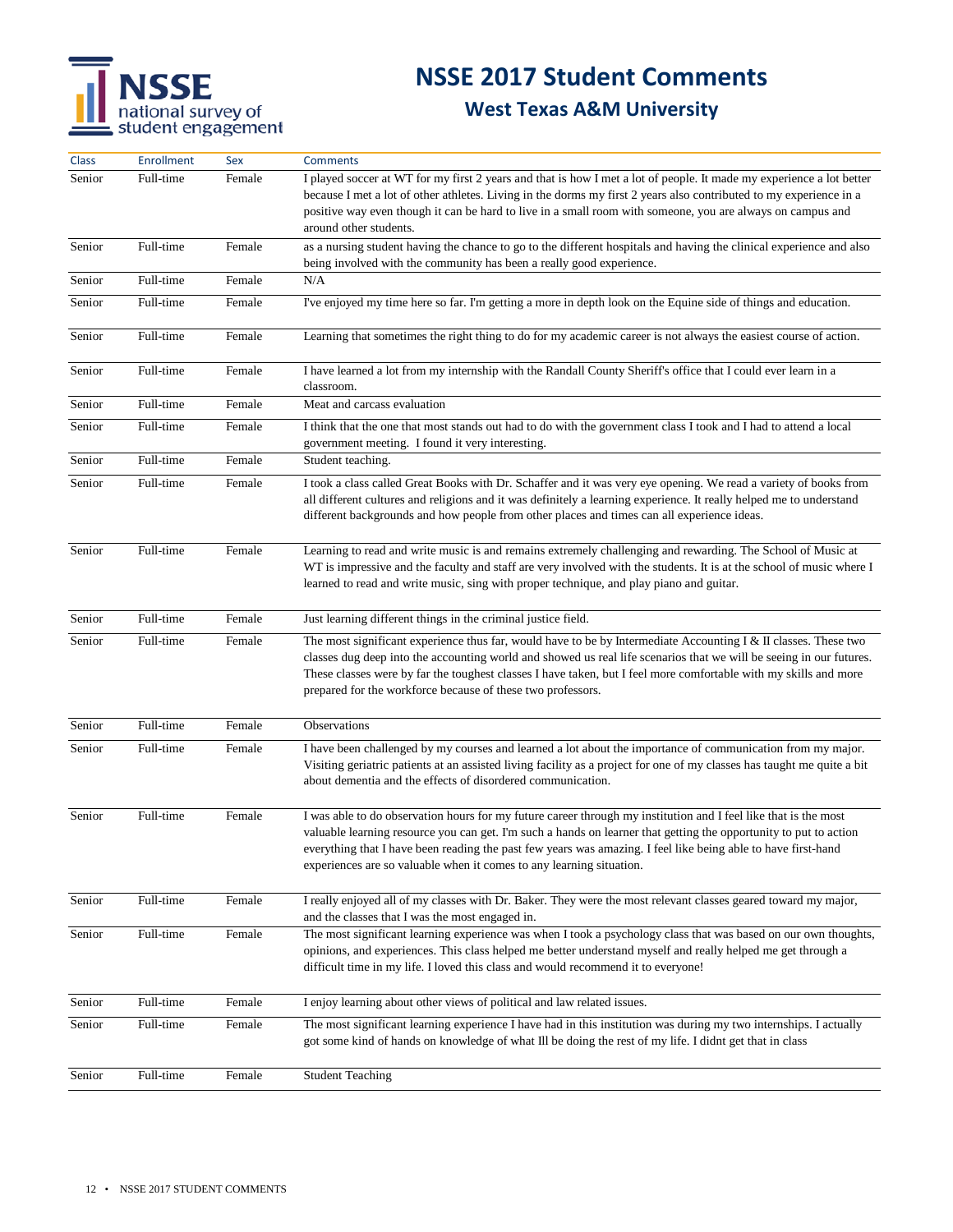

| Class  | <b>Enrollment</b> | Sex    | <b>Comments</b>                                                                                                                                                                                                                                                                                                                                                                                                                                                                                                                                                                                                                                      |
|--------|-------------------|--------|------------------------------------------------------------------------------------------------------------------------------------------------------------------------------------------------------------------------------------------------------------------------------------------------------------------------------------------------------------------------------------------------------------------------------------------------------------------------------------------------------------------------------------------------------------------------------------------------------------------------------------------------------|
| Senior | Full-time         | Female | The best learning experience had to be Business Law with Dr. Kimbell. She had us do a group project. The project<br>involved different cases that made us take the knowledge we learned earlier and put it into a real world<br>application. Not only did it help us understand the material better, but it also helped us to learn how to work with<br>people who don't always see things from the same perspective. It taught us how to compromise and listen to other<br>perspectives without getting defensive. It forced us to explore multiple different outcomes and the effects of those<br>outcomes.                                        |
| Senior | Full-time         | Female | Learning professional research methods (which were not typically offered at the community college I attended).                                                                                                                                                                                                                                                                                                                                                                                                                                                                                                                                       |
| Senior | Full-time         | Female | Learning to work with others and not attempt to "fix it" all myself. Here at WT, the instructors take the time out<br>to show you that you can do anything. They give you confidence in yourself and your abilities as long as you are<br>willing to do the work.                                                                                                                                                                                                                                                                                                                                                                                    |
| Senior | Full-time         | Female | Being a student at WTAMU, the most significant learning experience I have had has been working on campus.<br>The things I've done in the classroom have built a great foundation for me and I have learned more than I have<br>ever imagined, but working on campus for orientation and other departments had made me a better leader.<br>Becoming confident in my leadership abilities is a blessing from WTAMU that I might not have gotten anywhere<br>else. Working for our institution has allowed me to find a passion for working in Higher Education as an<br>Administrator, and that is one of the biggest learning experiences I have had. |
| Senior | Full-time         | Female | Writing research papers utilizing both primary and several secondary sources, both digital and physical in nature,<br>to suppor theises connecting human nature to various time periods and events in history.                                                                                                                                                                                                                                                                                                                                                                                                                                       |
| Senior | Full-time         | Female | Dr. Bingham's class has been the most significant experience I've had at WT. I feel like I learned so much from<br>her. Also, clinical teaching was a great learning experience.                                                                                                                                                                                                                                                                                                                                                                                                                                                                     |
| Senior | Full-time         | Female | It was my psych-pharm class; my first that I took with Dr. De Butt. She was so enthusiastic and spoke of<br>psychology with such knowledge and passion; it was enthralling. It was then that I decided that I wanted to take as<br>many psychology classes that I could with the major I was in. I minored in psychology and plan to obtain my<br>masters in school psychology in the near future.                                                                                                                                                                                                                                                   |
| Senior | Full-time         | Female | The most significant learning experience that I've had at this institution is using my skills to perform oral<br>presentations in front of my colleagues. I've had to research, in depth, about major related coursework. It has<br>taught me many lessons on how to use effective communication to reach people from all age categories.                                                                                                                                                                                                                                                                                                            |
| Senior | Full-time         | Female | N/A                                                                                                                                                                                                                                                                                                                                                                                                                                                                                                                                                                                                                                                  |
| Senior | Full-time         | Female | in the nursing program, the clinical experience has been the most beneficial learning experience. by having that<br>hands-on experience, knowledge first learned in the classroom was strengthened and understood better.                                                                                                                                                                                                                                                                                                                                                                                                                            |
| Senior | Full-time         | Female | I am an engineering major, the most significant experiences are those which I have learned how to apply course<br>work with my engineering profession. I.e. How material properties can affect manufacturing of products.                                                                                                                                                                                                                                                                                                                                                                                                                            |
| Senior | Full-time         | Female | My capstone project has been extremely valuable to me because I'm able to engage all of the skills (literary<br>analysis, writing, research, to name a few) that the English department has helped me develop through my<br>undergrad experience.                                                                                                                                                                                                                                                                                                                                                                                                    |
| Senior | Full-time         | Female | Took a strength and conditioning class and everything was hands one. It didn't matter what you planned on doing<br>in your future, everything that was learned in this class was material that could be applied to everyday life. Since<br>taking the class, I have had friends come to me and ask how to set up a workout program and the best lifts for<br>certain movements.                                                                                                                                                                                                                                                                      |
| Senior | Full-time         | Female | I have learned many real world examples and have had the opportunity to apply those into my education at WT. I<br>love this campus and have enjoyed my entire journey at WT and would highly recommend this University to<br>others.                                                                                                                                                                                                                                                                                                                                                                                                                 |
| Senior | Full-time         | Female | Clinical in nursing gave me the most experience                                                                                                                                                                                                                                                                                                                                                                                                                                                                                                                                                                                                      |
| Senior | Full-time         | Male   | My environmental sampling class has been very influential in giving me experience with real world skills<br>necessary to succeed in the Environmental Science field.                                                                                                                                                                                                                                                                                                                                                                                                                                                                                 |
| Senior | Full-time         | Male   | That I'm not ready to grow up, and I still have a lot to learn                                                                                                                                                                                                                                                                                                                                                                                                                                                                                                                                                                                       |
| Senior | Full-time         | Male   | Networking and professors belief in myself.                                                                                                                                                                                                                                                                                                                                                                                                                                                                                                                                                                                                          |
| Senior | Full-time         | Male   | How to try to work on your own before consulting the professor.                                                                                                                                                                                                                                                                                                                                                                                                                                                                                                                                                                                      |
| Senior | Full-time         | Male   | learning how to think for myself, and derive info from what i know is right, as well as what others say is right,<br>using those pieces to formulate my own plans to be good plans                                                                                                                                                                                                                                                                                                                                                                                                                                                                   |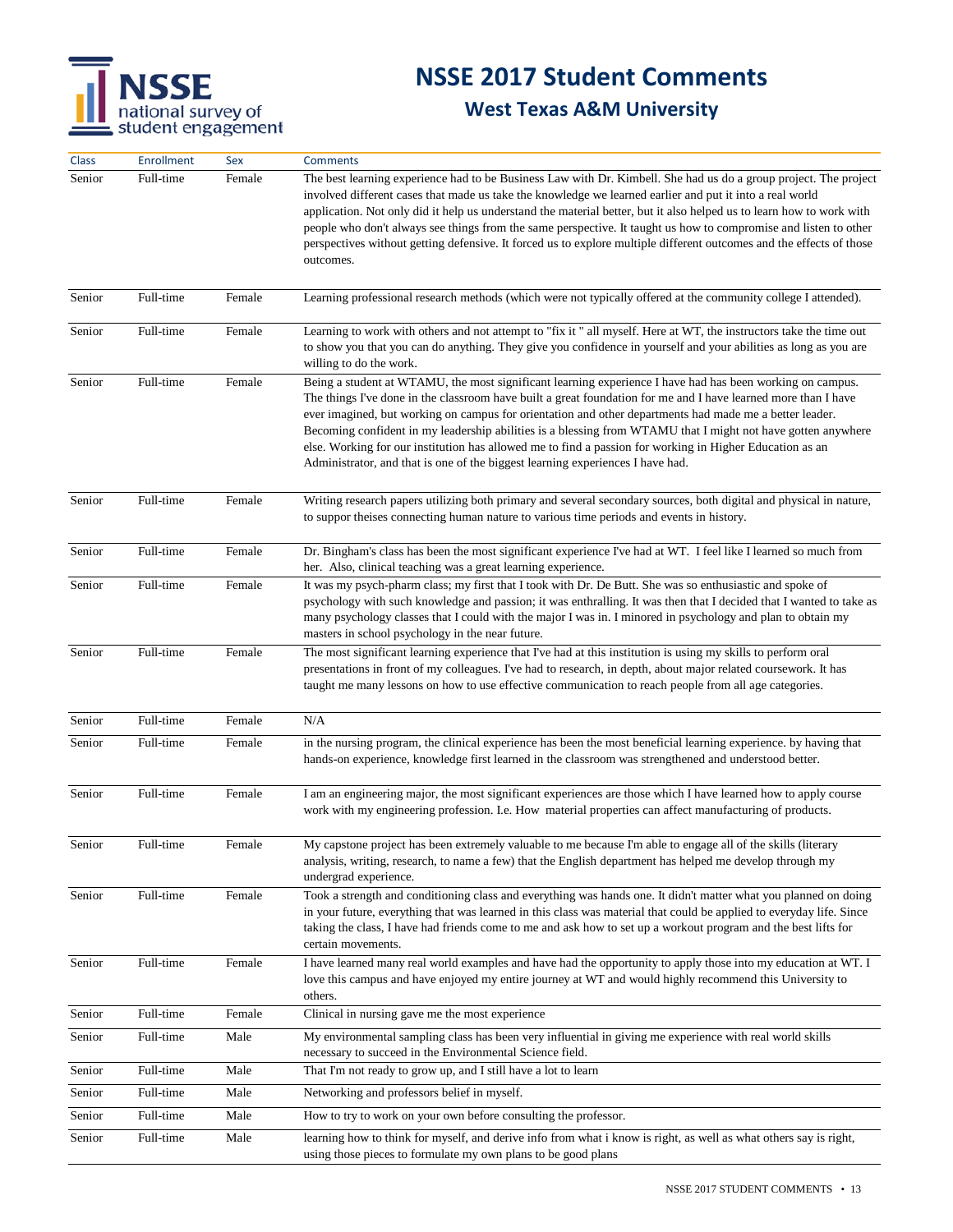## **NSSE 2017 Student Comments**

| <b>Class</b> | <b>Enrollment</b> | Sex  | <b>Comments</b>                                                                                                                                                                                                                                                                                                                                                                                                                                                                                                                                                                                                                                                                                                                                                                                                                                                                                             |  |
|--------------|-------------------|------|-------------------------------------------------------------------------------------------------------------------------------------------------------------------------------------------------------------------------------------------------------------------------------------------------------------------------------------------------------------------------------------------------------------------------------------------------------------------------------------------------------------------------------------------------------------------------------------------------------------------------------------------------------------------------------------------------------------------------------------------------------------------------------------------------------------------------------------------------------------------------------------------------------------|--|
| Senior       | Full-time         | Male | Class with Rajan Alex                                                                                                                                                                                                                                                                                                                                                                                                                                                                                                                                                                                                                                                                                                                                                                                                                                                                                       |  |
| Senior       | Full-time         | Male | Most of my learning experiences come from myself with no help of the institution.<br>The institution hasn't provided a significant learning experience.                                                                                                                                                                                                                                                                                                                                                                                                                                                                                                                                                                                                                                                                                                                                                     |  |
| Senior       | Full-time         | Male | Life in general                                                                                                                                                                                                                                                                                                                                                                                                                                                                                                                                                                                                                                                                                                                                                                                                                                                                                             |  |
| Senior       | Full-time         | Male | Studying abroad. My learning disability (ADHD), creates a heavy feedback requirement for me to successfully<br>understand my progress. Expressing these needs does not prompt action from my professors. I couldn't possibly<br>understand my academic worth unless I found huge success (like being the first in my family to study abroad) to<br>make up for the lack of consistent feedback.                                                                                                                                                                                                                                                                                                                                                                                                                                                                                                             |  |
| Senior       | Full-time         | Male | Just learning how to be a good teacher or coach.                                                                                                                                                                                                                                                                                                                                                                                                                                                                                                                                                                                                                                                                                                                                                                                                                                                            |  |
| Senior       | Full-time         | Male | Going through a business ethics course where we were faced with decided what was ethical among our peers, and<br>being encouraged to share our own viewpoints while still cooperating with our peers.                                                                                                                                                                                                                                                                                                                                                                                                                                                                                                                                                                                                                                                                                                       |  |
| Senior       | Full-time         | Male | Really enjoyed my Econ courses at WT. The 2 Econ professors with PhD's from Kansas were my favorites.<br>Loved Money, Credit, and Banking & International Economics.                                                                                                                                                                                                                                                                                                                                                                                                                                                                                                                                                                                                                                                                                                                                        |  |
| Senior       | Full-time         | Male | Not a single instance, but learning how to balance theoretical and practical applications into best practice<br>behaviors for engineering designs and problem solving is the most significant piece of my education at WT.                                                                                                                                                                                                                                                                                                                                                                                                                                                                                                                                                                                                                                                                                  |  |
| Senior       | Full-time         | Male | Taking technical communication to better my writing when I become a probation officer.                                                                                                                                                                                                                                                                                                                                                                                                                                                                                                                                                                                                                                                                                                                                                                                                                      |  |
| Senior       | Full-time         | Male | I, a mechanical engineering major, worked with a computer science professor on an out of school finance project.                                                                                                                                                                                                                                                                                                                                                                                                                                                                                                                                                                                                                                                                                                                                                                                            |  |
|              |                   |      | It was very creative, involved lots of critical thinking, and is now used in a real world application.                                                                                                                                                                                                                                                                                                                                                                                                                                                                                                                                                                                                                                                                                                                                                                                                      |  |
| Senior       | Full-time         | Male | I have had the opportunity to learn from a number of highly respected, and trained professors in their respected<br>fields. I realize that may be broader than the question is asking for, but coming from my community college<br>where this was not always the case I feel it is important. Prior to attending West Texas A&M, I had always been<br>told to start at AC, it is cheaper. While the classes are cheaper, in some cases (not all) you got what you paid for.<br>I have retained more information, and have had much greater interaction with my professors at WT than I have<br>ever had previously.                                                                                                                                                                                                                                                                                         |  |
| Senior       | Full-time         | Male | I enjoy working in the many group projects. I wish there was more bonding in some classes with other students.<br>Hard to speak up when you don't know anyone in the class.                                                                                                                                                                                                                                                                                                                                                                                                                                                                                                                                                                                                                                                                                                                                 |  |
| Senior       | Full-time         | Male | Being involved with on campus organizations and with the McNair Research Program                                                                                                                                                                                                                                                                                                                                                                                                                                                                                                                                                                                                                                                                                                                                                                                                                            |  |
| Senior       | Full-time         | Male | It has helped me be able to step out of my comfort zone and be able to see who I am. It has helped me improve<br>with time management a whole bunch. I have met many great people that have supported me and encouraged me<br>throughout my time here. I am extremely thankful for this university and it holds a very special place in my heart.<br>Go Buffs!                                                                                                                                                                                                                                                                                                                                                                                                                                                                                                                                              |  |
| Senior       | Full-time         | Male | Volunteering and internship!                                                                                                                                                                                                                                                                                                                                                                                                                                                                                                                                                                                                                                                                                                                                                                                                                                                                                |  |
| Senior       | Full-time         | Male | Dr. M. Reardon taught American History 1400-1890 in such a way that I actually considered changing my focus<br>to also teach the subject. His knowledge of the American Revolution is above and beyond any other person I've<br>met to date. Please make sure that he receives the proper amount of compensation, he is worth more than anyone<br>other professor at WTAMU. As a disabled veteran (ETS date of June 2011) who happens to be turning 46 yrs of<br>age in a little over a week, I've found that some of the professors of this institution have zero clue on what the real<br>world is actually like. And for goodness sake, fix the parking issue. At least provide close parking that can be<br>purchased by vertaerns who are less than 50% disability but still have mobility issues.<br>Thank you for your time and consideration.<br>Sincerely,<br>Sean M. Callahan<br>Buff ID # 198731 |  |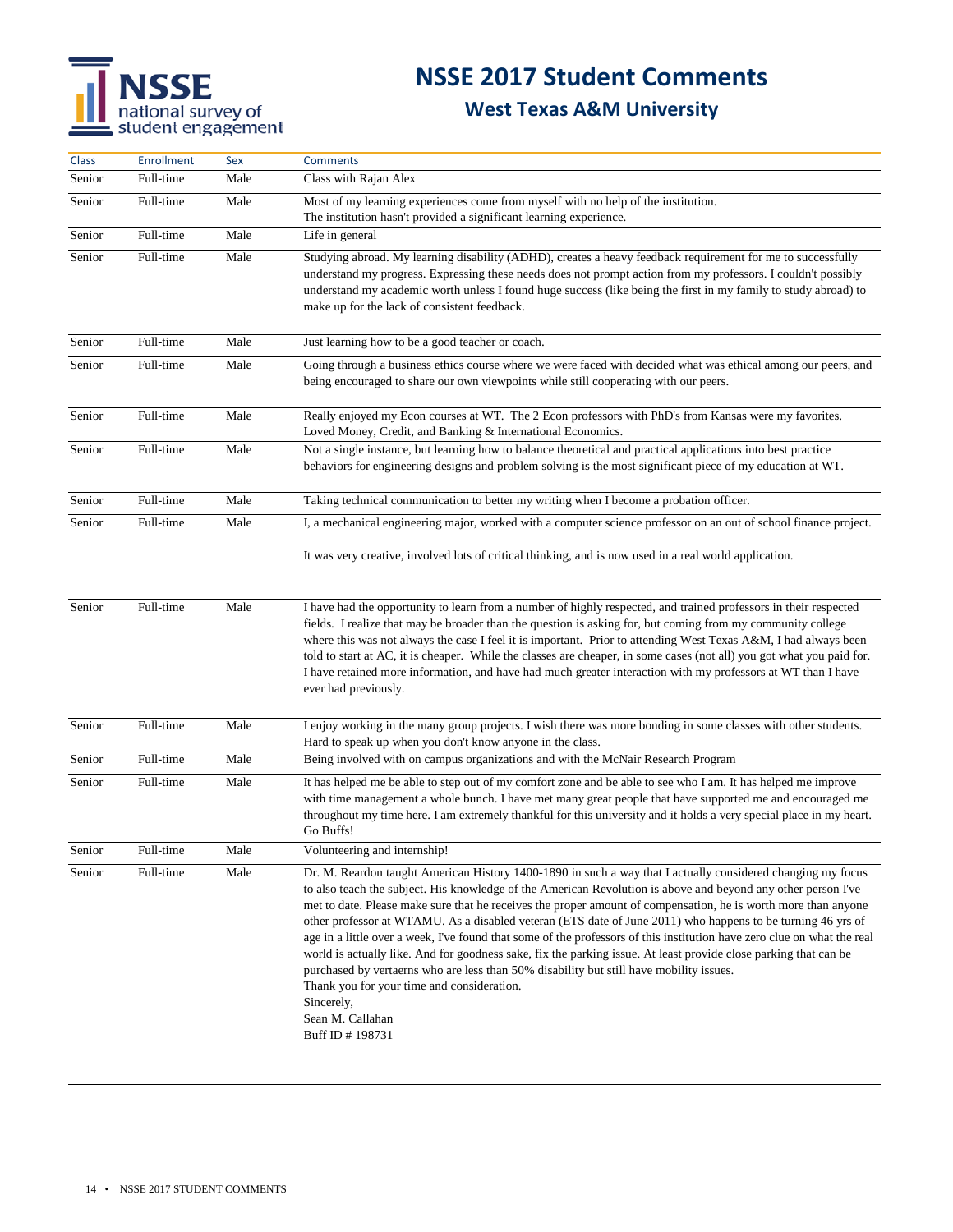

| Class  | Enrollment | Sex  | <b>Comments</b>                                                                                                                                                                                                                                                                                                                                                                                                                                                                                                                                                                                                                                                                                                                                                                                                                                                                                                                                                                                                                                                                      |  |
|--------|------------|------|--------------------------------------------------------------------------------------------------------------------------------------------------------------------------------------------------------------------------------------------------------------------------------------------------------------------------------------------------------------------------------------------------------------------------------------------------------------------------------------------------------------------------------------------------------------------------------------------------------------------------------------------------------------------------------------------------------------------------------------------------------------------------------------------------------------------------------------------------------------------------------------------------------------------------------------------------------------------------------------------------------------------------------------------------------------------------------------|--|
| Senior | Full-time  | Male | There has not been a significant "learning experience' that came in the classroom for me, but when Dr. Chase was<br>my adviser, the amount of time we spent going over different things, not just class related. Just the times we spent<br>talking and the care he really showed for me personally, was something that will stay with me forever. No matter<br>the lengths we travel in this lifetime, somethings remain with you throughout your lifetime, and the way Dr.<br>Charles Chase interacted with me and other students, will be something that will stick with me forever.                                                                                                                                                                                                                                                                                                                                                                                                                                                                                              |  |
| Senior | Full-time  | Male | I've learned to be unafraid and to work hard for what I want. Faculty in my discipline have served as mentors for<br>me in my growth and I'm grateful for the knowledge and wisdom they've shared with me.                                                                                                                                                                                                                                                                                                                                                                                                                                                                                                                                                                                                                                                                                                                                                                                                                                                                           |  |
| Senior | Full-time  | Male | Being apart of theatrical productions!                                                                                                                                                                                                                                                                                                                                                                                                                                                                                                                                                                                                                                                                                                                                                                                                                                                                                                                                                                                                                                               |  |
| Senior | Full-time  | Male | Would include my study abroad experiences in Germany and Jordan.                                                                                                                                                                                                                                                                                                                                                                                                                                                                                                                                                                                                                                                                                                                                                                                                                                                                                                                                                                                                                     |  |
| Senior | Full-time  | Male | The realization that the college system sucks. Many curses are not needed. Self-learning is so much better and that<br>is proven by the huge majority of rich people who did not attend college. College teaches you how to make other<br>people money, not how to make your own. I seen a picture this year that in my opinion perfectly sums up college.<br>The image showed two children playing and one child asked the other "so what do you want to be when you give<br>up?" Meaning that no one truly wants to do anything that college offers. People go because it's safe and semi<br>secure. College needs to be restructured. For example, the colleges make students pay \$1,000+ in books that they<br>don't want and don't want to read, then the university buys them back for a fraction of the cost.                                                                                                                                                                                                                                                                |  |
| Senior | Full-time  | Male | I have completed 2 courses taught by Dr. Stephen Karaganis. Neuroscience and Advanced Physiology. The<br>challenge of the coursework was formidable, but the passionate teaching and relevant subject matter really reached<br>me as a student and reminded me of why I want to pursue a career exploring the science of healthcare. The<br>specific knowledge assisted me on my MCAT, where those kinds of challenging topics are often weaved into the<br>exam, and the pace and nature of the course improved my time management skills as a student. He has been my<br>favorite faculty member from the University, and I think he brought the best out of me as a student.                                                                                                                                                                                                                                                                                                                                                                                                      |  |
| Senior | Full-time  | Male | Learning how to effectively manage and lead others through group work in my principles of management class<br>last semester.                                                                                                                                                                                                                                                                                                                                                                                                                                                                                                                                                                                                                                                                                                                                                                                                                                                                                                                                                         |  |
| Senior | Full-time  | Male | All of my classes as an Ag Ed major have been amazing. But the best is teaching Methods and Managment with<br>Dr. Williams. Getting to teach at Canyon High.                                                                                                                                                                                                                                                                                                                                                                                                                                                                                                                                                                                                                                                                                                                                                                                                                                                                                                                         |  |
| Senior | Full-time  | Male | I've written more this semester than any semester previously. Extremely stressful moment, but I think it will prove                                                                                                                                                                                                                                                                                                                                                                                                                                                                                                                                                                                                                                                                                                                                                                                                                                                                                                                                                                  |  |
|        |            |      | beneficial in my pursuit of the Master's Degree.                                                                                                                                                                                                                                                                                                                                                                                                                                                                                                                                                                                                                                                                                                                                                                                                                                                                                                                                                                                                                                     |  |
| Senior | Full-time  | Male | The skills learned really do help in the real world to acquire a job. My interviewers liked that I was ready to be in<br>the field, consequentially i received an internship offer.                                                                                                                                                                                                                                                                                                                                                                                                                                                                                                                                                                                                                                                                                                                                                                                                                                                                                                  |  |
| Senior | Full-time  | Male | Speaking with multiple academic advisors.                                                                                                                                                                                                                                                                                                                                                                                                                                                                                                                                                                                                                                                                                                                                                                                                                                                                                                                                                                                                                                            |  |
| Senior | Full-time  | Male | N/A                                                                                                                                                                                                                                                                                                                                                                                                                                                                                                                                                                                                                                                                                                                                                                                                                                                                                                                                                                                                                                                                                  |  |
| Senior | Full-time  | Male | My microbiology class and lab and making/designing and performing my own experiment                                                                                                                                                                                                                                                                                                                                                                                                                                                                                                                                                                                                                                                                                                                                                                                                                                                                                                                                                                                                  |  |
| Senior | Full-time  | Male | In Professor Rahul Chauhan's Leadership Management course I learned about various leadership approaches<br>which changed my life as a leader in the workplace and in all roles I play in life. One by one I analyzed and<br>discussed each approach with my peers and also implemented them with my follower's group at my firm as I lead<br>20-80 agents at any one time. Utilizing the situational approach I was able to consistently lead my agents with<br>varying levels of competence and commitment by using a combination of directive and supportive coaching and<br>development to reach our aligned goal. This course changed my life and made me recognize not only how much I<br>love being a leader but how successful I am in this role. My client was so impressed with my team's performance I<br>was asked to lead a virtual conference and present my approach to leadership to two sister sites. This course is<br>fundamental to business students and the curriculum Professor Chauhan created and presented should be the<br>precedent for this institution. |  |
| Senior | Full-time  | Male | The ability to read and review information presented. This allows for the retention of such information. It's been<br>a real pleasure working with all the different professors and being part of their different teaching methods.                                                                                                                                                                                                                                                                                                                                                                                                                                                                                                                                                                                                                                                                                                                                                                                                                                                  |  |
| Senior | Full-time  | Male | The most significant learning experience that I've had is to be critical with time management. One course that I<br>completed with an A I did not go to class I just studied the book.                                                                                                                                                                                                                                                                                                                                                                                                                                                                                                                                                                                                                                                                                                                                                                                                                                                                                               |  |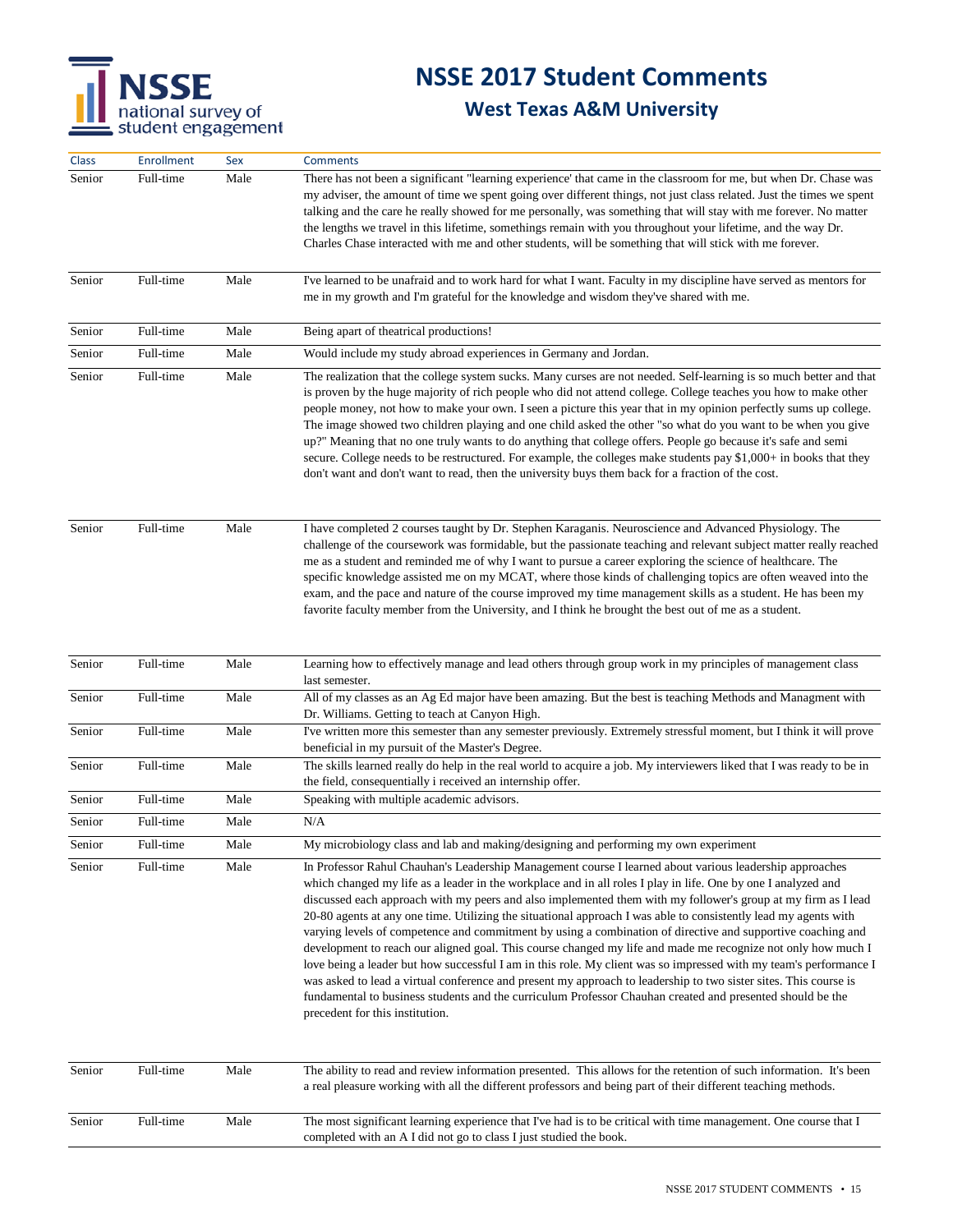

| Class  | Enrollment    | Sex    | <b>Comments</b>                                                                                                                                                                                                                                                                                                                                                                                                                                                                                                                                                                                                                           |  |
|--------|---------------|--------|-------------------------------------------------------------------------------------------------------------------------------------------------------------------------------------------------------------------------------------------------------------------------------------------------------------------------------------------------------------------------------------------------------------------------------------------------------------------------------------------------------------------------------------------------------------------------------------------------------------------------------------------|--|
| Senior | Full-time     | Male   | The most significant learning experience I have had happened in Dr. Drumheller's Organizational Communication<br>class. She had us each volunteer with a nonprofit organization, and while volunteering we were to critically<br>evaluate and analyze the communication in the organization. Our final project was to write up and present a<br>report. She left it open to us to do the work as we saw fit, and expected us to do it well. It was perhaps the most<br>professional work I've ever done.                                                                                                                                  |  |
| Senior | Full-time     | Male   | I walked onto the Men's basketball team my Junior year. This year was my third year to play and it has definitely<br>been the most significant learning experience at WT. Opened up my eyes to numerous different cultures from my<br>teammates as well as learning about different places from travel we would do throughout the season.                                                                                                                                                                                                                                                                                                 |  |
| Senior | Full-time     | Male   | The faculty and at WTAMU are amazing. They go above and beyond to ensure that students learn to the best of<br>their abilities.                                                                                                                                                                                                                                                                                                                                                                                                                                                                                                           |  |
| Senior | Full-time     | Male   | the sizes of classrooms are small enough to encourage a good student-instructor rapport. instructors are always<br>willing to help both during and not during office hours.                                                                                                                                                                                                                                                                                                                                                                                                                                                               |  |
| Senior | Full-time     | Male   | Helping with research.                                                                                                                                                                                                                                                                                                                                                                                                                                                                                                                                                                                                                    |  |
| Senior | Full-time     | Male   | I have learned about myself. Putting education aside, I have found who I am. I think that this is one of the most<br>important things to learn. Throughout college I figured out what I wanted, how I learned best, and what my own<br>views were.                                                                                                                                                                                                                                                                                                                                                                                        |  |
| Senior | Full-time     | Male   | Growth. WTAMU has help me change from a high school boy with little knowledge, into a man ready to take on<br>any challenges the world throws at me.                                                                                                                                                                                                                                                                                                                                                                                                                                                                                      |  |
| Senior | Full-time     | Male   | The professional relationships with faculty members.                                                                                                                                                                                                                                                                                                                                                                                                                                                                                                                                                                                      |  |
| Senior | Full-time     | Male   | The thing I've learned most at West Texas A&M as I've continued media studies, is just how vast the media field<br>is and that there's so much that you can do. It's helped me open my mind more and try other things that I at first<br>wasn't too certain about, but in the end it helped me build more confidence in what I study and am working<br>towards.                                                                                                                                                                                                                                                                           |  |
| Senior | Full-time     | Male   | Your ability to build meaningful relationships will take you far                                                                                                                                                                                                                                                                                                                                                                                                                                                                                                                                                                          |  |
| Senior | Full-time     | Male   | I have had the best experience at West Texas A&M University.                                                                                                                                                                                                                                                                                                                                                                                                                                                                                                                                                                              |  |
| Senior | Full-time     | Male   | In two SES courses we discussed some principles that are necessary for good instruction. After discussing, we<br>were to apply these principles in a actual setting. For example, a group of four would take the rest of the class<br>through an activity applying the learned principles along the way. This created further comprehension of the<br>material because students were not merely memorizing ideas, but rather putting the ideas into action. Further, I<br>feel it provided me with experience in instructing a group of participants through and activity. In other words, it<br>prepares me for my career in the future. |  |
| Senior | Full-time     | Male   | WT is a true institution of higher learning - there's no political indoctrination, no fear of sharing views and<br>opinions from a "traditional" point of view, no social engineering BS. The professors and other students (at least<br>online) are there to learn and share while remaining professional, courteous and adults. The professors I've had<br>are terrific - they have tough expectations, but never unreasonable. They truly care. Kudos especially to Dr.<br>Chauhan and Dr. Stravato. I'd also like to add that Ms. McCormick in advising is so very, very wonderful!                                                   |  |
| Senior | Full-time     | Male   | <b>Tutors</b>                                                                                                                                                                                                                                                                                                                                                                                                                                                                                                                                                                                                                             |  |
| Senior | Full-time     | Male   | If there was something significant I had learned during my time attending this institution I have long since<br>forgotten it.                                                                                                                                                                                                                                                                                                                                                                                                                                                                                                             |  |
| Senior | Full-time     | Male   | Dr. Blasers' soil irrigation and conservation class, presented a real world problem that we were tasked with finding<br>a solution. The interesting thing is that the problem was already in a working condition, so you had to essentially<br>provide solutions/amendments to a system that already worked. It was the sort of thing where if you fixed the<br>problem too much you would end up breaking it. The task was a very complex matter that in the end provided me<br>with a very different perspective on problem-solving solutions.                                                                                          |  |
| Senior | Full-time     | Male   | The WTAMU College of Business is the best thing that has ever happened to me. The staff is second to none from<br>the Dean, to the lowest level work study. The College of Business encourages instructors to engage with students.<br>Every faculty member I have met is genuinely concerned with the success of every student. The faculty are always<br>willing to help students not only with issues concerning their education but also "life" issues. I am extremely<br>proud and honored to be apart of such a great organization!                                                                                                 |  |
| Senior | Not full-time | Female | With each class that I take I have learned something new and is beneficial for my career path. I have enjoyed<br>taking online classes.                                                                                                                                                                                                                                                                                                                                                                                                                                                                                                   |  |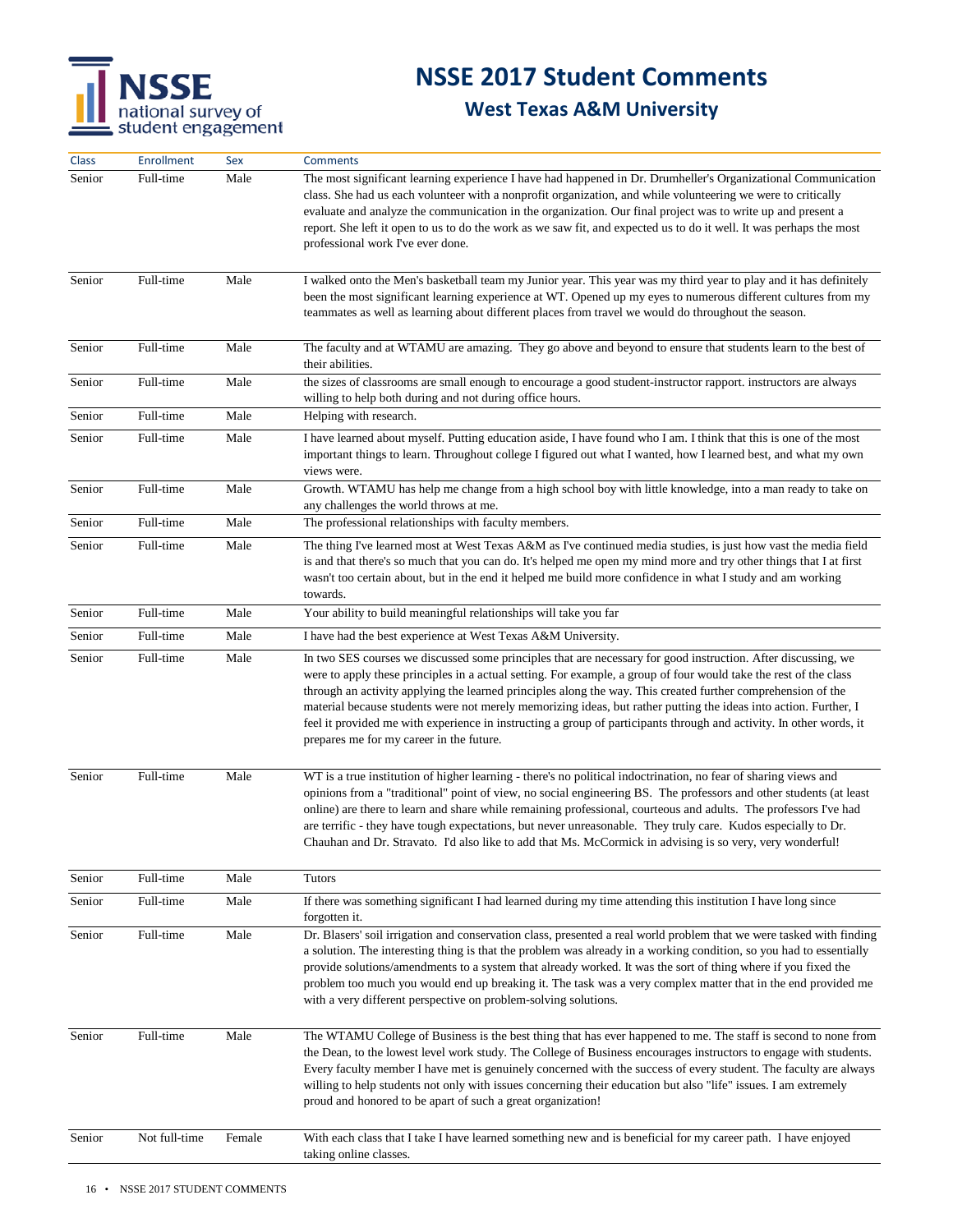## **NSSE 2017 Student Comments**

| Class  | <b>Enrollment</b> | Sex    | <b>Comments</b>                                                                                                                                                                                                                                                                                                                                                                                                                                                                                                                                          |  |
|--------|-------------------|--------|----------------------------------------------------------------------------------------------------------------------------------------------------------------------------------------------------------------------------------------------------------------------------------------------------------------------------------------------------------------------------------------------------------------------------------------------------------------------------------------------------------------------------------------------------------|--|
| Senior | Not full-time     | Female | The Excel how to program introduced during a CDIM core course. Presented knowledge and skills that were<br>immediately useful to my current job. Gained greater knowledge of advanced Excel uses that will be useful for<br>future jobs.                                                                                                                                                                                                                                                                                                                 |  |
| Senior | Not full-time     | Female | My nursing career has been more efficient now that I am taking nursing courses for my BSN. The nursing courses<br>has helped me to critically think so that I can provide safe patient care.                                                                                                                                                                                                                                                                                                                                                             |  |
| Senior | Not full-time     | Female | Its a great learning institution! I love it!                                                                                                                                                                                                                                                                                                                                                                                                                                                                                                             |  |
| Senior | Not full-time     | Female | The Rogers Lead WT program gave us multiple ways to further our professional development by implementing<br>service and leadership into our projects and also gave us networking experience.                                                                                                                                                                                                                                                                                                                                                             |  |
| Senior | Not full-time     | Female | The most significant learning experience I have had was writing a SMIF (Student-Manage Investment Fund) paper<br>in my Investments class last semester.                                                                                                                                                                                                                                                                                                                                                                                                  |  |
| Senior | Not full-time     | Female | The classes and field trips.                                                                                                                                                                                                                                                                                                                                                                                                                                                                                                                             |  |
| Senior | Not full-time     | Female | The most significant learning experience has been during my conversations with academic advisors. They have<br>helped me analyze thoroughly what I want to do as a career.                                                                                                                                                                                                                                                                                                                                                                               |  |
| Senior | Not full-time     | Female | There is not one experience in particular that stands out in my mind. All of my experiences combined have meant<br>a lot to me and affected me deeply, both professionally and personally.                                                                                                                                                                                                                                                                                                                                                               |  |
| Senior | Not full-time     | Female | When I took Dr. Bingham the first semester I was at WTAMU I had the best time. I looked forward to coming to<br>her class. She taught with such enthusiasm that I I got excited about learning the things that she was teaching us.<br>These were things that were relatively boring and I would have not grasped if not for her. I am thankful for her<br>because these were things that were very important to my career.                                                                                                                              |  |
| Senior | Not full-time     | Female | I have learned to deal with stress and my family has learned how to be ignored. I take online classes because 1. I<br>live 9 hours away and 2. to be able to manage work and classes. However, this semester, I have had to miss work<br>in order to keep up with Dr. Hadley's class. So the most important thing that I learned is an A&M degree is just as<br>good as UT, Walden, or Texas Tech. I was very excited to earn this degree but with one more class to go, I am just<br>happy to survive without an ulcer.                                 |  |
| Senior | Not full-time     | Female | The most significant learning experience I have had is through my education classes. I have taken multiple<br>education classes that have taught me how to improve my teaching methods, organize a classroom, create<br>classroom management, and even how to properly write or re-write lesson plans in order to accommodate for<br>students of all learning types.                                                                                                                                                                                     |  |
| Senior | Not full-time     | Female | I enjoyed my ethnicity course the most. Opened my eyes to what people of other cultures have gone through to be<br>an American.                                                                                                                                                                                                                                                                                                                                                                                                                          |  |
| Senior | Not full-time     | Female | The Buffteks. A club that takes web and mobile application design projects from the local community and<br>develops them in a team environment. I spend the majority of every job interview I have talking about this club<br>(and I've nailed every interview so far). We focus on developing projects front to back in teams of varying skill<br>level to promote mentoring and improvement for all members. Not only are the projects great for resumes but give<br>good experience that helps bridge the gap between course work and job experience. |  |
| Senior | Not full-time     | Female | The information I gathered from my criminal justice books and classes have helped me a lot in my decision<br>making at my current job.                                                                                                                                                                                                                                                                                                                                                                                                                   |  |
| Senior | Not full-time     | Female | It's hard to pinpoint an exact moment, my whole 4 years at WT have been amazing, I've learned a lot from my<br>classes                                                                                                                                                                                                                                                                                                                                                                                                                                   |  |
| Senior | Not full-time     | Female | Learning about psychology and how the brain works because it controls everything we do or say. If one little thing<br>is off it can cause problems or allow for new knowledge to be gained. The brain is fantastic and very intricate. It<br>requires humans to constantly seek to do or not to do just because of the hormones and neurotransmitters that are<br>being released. It can changes those off of previous experiences or imagined experiences.                                                                                              |  |
| Senior | Not full-time     | Female | Learning how to manage classes and working full time, and taking care of my family                                                                                                                                                                                                                                                                                                                                                                                                                                                                       |  |
| Senior | Not full-time     | Female | I have taken and understood statistics.                                                                                                                                                                                                                                                                                                                                                                                                                                                                                                                  |  |
| Senior | Not full-time     | Female | Hazwoper course and environmental law                                                                                                                                                                                                                                                                                                                                                                                                                                                                                                                    |  |
| Senior | Not full-time     | Female | Statistical data                                                                                                                                                                                                                                                                                                                                                                                                                                                                                                                                         |  |
| Senior | Not full-time     | Female | A research paper on the effects of diet on cognition.                                                                                                                                                                                                                                                                                                                                                                                                                                                                                                    |  |
| Senior | Not full-time     | Female | My most significant learning experience so far in this institution has been through studies of poverty and those<br>less fortunate who live in poverty, in taking both Social Work and Sociology classes.                                                                                                                                                                                                                                                                                                                                                |  |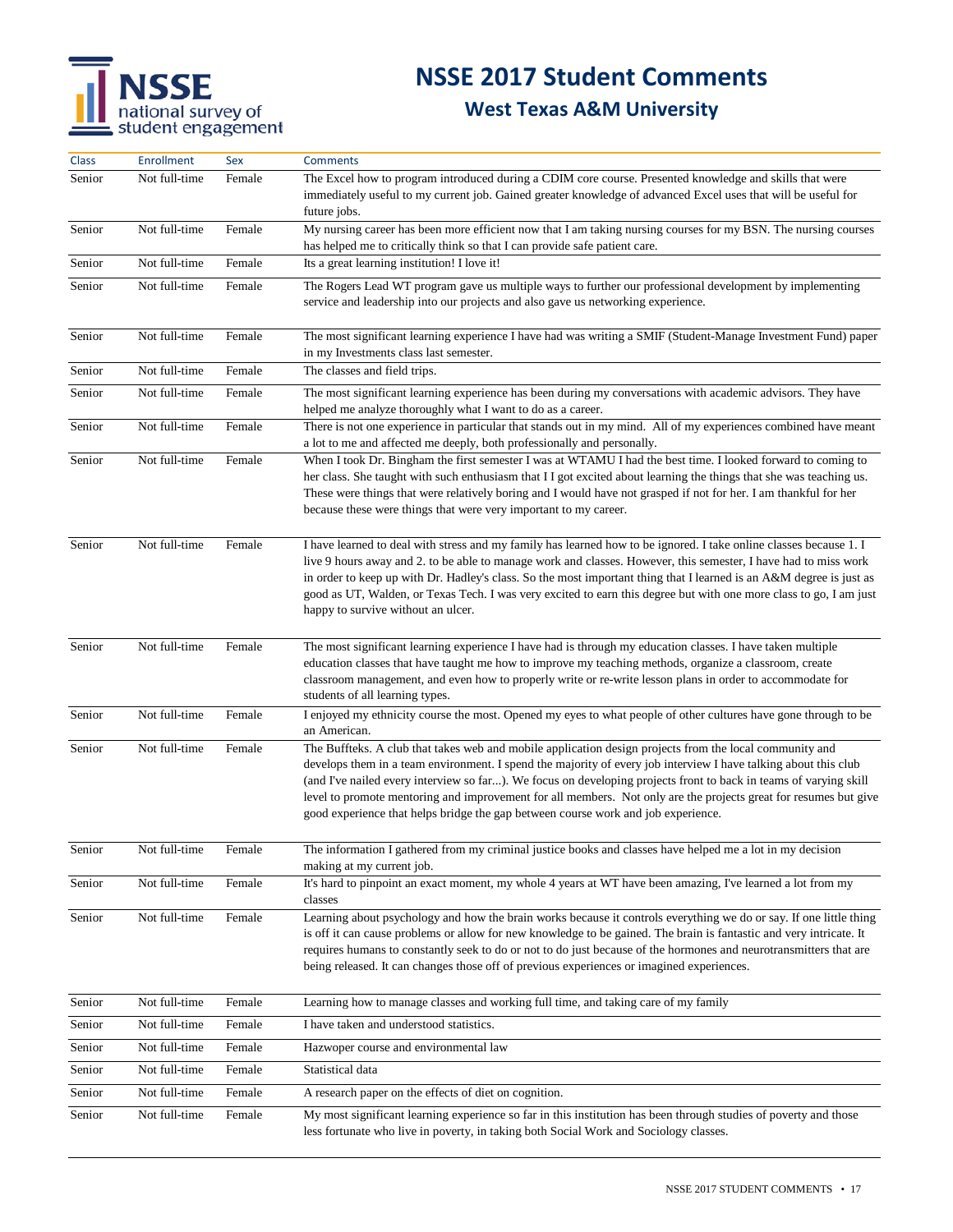## **NSSE 2017 Student Comments**

| Class  | <b>Enrollment</b> | Sex    | <b>Comments</b>                                                                                                                                                                                                                                                                                                                                                                                                                                                                                                                                                |  |
|--------|-------------------|--------|----------------------------------------------------------------------------------------------------------------------------------------------------------------------------------------------------------------------------------------------------------------------------------------------------------------------------------------------------------------------------------------------------------------------------------------------------------------------------------------------------------------------------------------------------------------|--|
| Senior | Not full-time     | Female | When a guest speaker passed out a paper with the typical salaries for someone working in my field. I discovered it<br>would take 22 years of working in music to make the starting salary of a software engineer. I realized that I really<br>should have gotten a different degree.                                                                                                                                                                                                                                                                           |  |
| Senior | Not full-time     | Female | Learning the aspects of society and being able to relate and emphasize my past, present, and future needs toward a<br>position.                                                                                                                                                                                                                                                                                                                                                                                                                                |  |
| Senior | Not full-time     | Female | No                                                                                                                                                                                                                                                                                                                                                                                                                                                                                                                                                             |  |
| Senior | Not full-time     | Female | Just being able to do observations around the schools. Getting the gist of teaching in the community.                                                                                                                                                                                                                                                                                                                                                                                                                                                          |  |
| Senior | Not full-time     | Female | Hard work pays off even if you have been a single mom trying to complete your degree, it is possible. The<br>teachers care and as long as they know you are willing to put in the work and effort, they are willing to assist you<br>and help you along the way. I have learned to have my comfort zones pushed, think outside the box and excel.                                                                                                                                                                                                              |  |
| Senior | Not full-time     | Female | I am the president of a student led organization. This has prepared me for my future career. I have learned how to<br>be a better leader, how to network, built relationships in the Panhandle, developed relationships with many of my<br>classmates, and I have had the opportunity to have more interaction with faculty. I have also improved my ability<br>to research various resources while improving my speaking, writing, and reading skills. I am more confident and<br>continue to grow as a person. My classes have complimented this experience. |  |
| Senior | Not full-time     | Female | The most significant learning experience I've had so far at this institution is student teaching                                                                                                                                                                                                                                                                                                                                                                                                                                                               |  |
| Senior | Not full-time     | Female | My English capstone course has been the most significance because I receive more one-on-one time with my<br>professor, which allows them to focus on my personal development.                                                                                                                                                                                                                                                                                                                                                                                  |  |
| Senior | Not full-time     | Female | Time-management with school and having two jobs as well as the internship I recently participated in.                                                                                                                                                                                                                                                                                                                                                                                                                                                          |  |
| Senior | Not full-time     | Female | I did like the discussion boards where I short answered and had to reply to others. I'm not the most social--<br>especially being an online student, but that helped me talk through viewpoints with other students.                                                                                                                                                                                                                                                                                                                                           |  |
| Senior | Not full-time     | Female | research writing, and APA                                                                                                                                                                                                                                                                                                                                                                                                                                                                                                                                      |  |
| Senior | Not full-time     | Female | We had to do a social experiment in one class last semester. I had to incorporate myself into a culture for several<br>hours that I had never been involved in before. I spent the evening with the deaf community. It was a wonderful<br>experience and even more revealing once I had to write about it. I definitely recommend this for most courses.                                                                                                                                                                                                       |  |
| Senior | Not full-time     | Female | Student teaching                                                                                                                                                                                                                                                                                                                                                                                                                                                                                                                                               |  |
| Senior | Not full-time     | Female | Learning about history was good. I also enjoyed my Conflict Management course a lot.                                                                                                                                                                                                                                                                                                                                                                                                                                                                           |  |
| Senior | Not full-time     | Female | I feel the relationships that I have built with the faculty and students will be the most valuable to my professional<br>work. I have teachers in the music department that are willing to make my work specifically directed for what I<br>want to do and do not involve much busy work.                                                                                                                                                                                                                                                                      |  |
| Senior | Not full-time     | Male   | The most learning experience that i have experienced at this institution is that you have to make time for school<br>home work. If you don't put time and effort into your work you will fail your courses.                                                                                                                                                                                                                                                                                                                                                    |  |
| Senior | Not full-time     | Male   | I have had a positive learning experience here at WTAMU                                                                                                                                                                                                                                                                                                                                                                                                                                                                                                        |  |
| Senior | Not full-time     | Male   | My creative writing skills have improved over the past two years.                                                                                                                                                                                                                                                                                                                                                                                                                                                                                              |  |
| Senior | Not full-time     | Male   | Courses in managing people and how people think                                                                                                                                                                                                                                                                                                                                                                                                                                                                                                                |  |
| Senior | Not full-time     | Male   | Orientation into the National Society of Leadership and Success. The team-building is great, and it opens up more<br>diversity than I get taking online classes.                                                                                                                                                                                                                                                                                                                                                                                               |  |
| Senior | Not full-time     | Male   | The capstone course has been the most significant learning experience because it allows the student to contribute<br>to his or her field of study using information and skills learned in other courses. It is great preparation for graduate-<br>level work and gives the student the opportunity to solidify his or her studies.                                                                                                                                                                                                                             |  |
| Senior | Not full-time     | Male   | Being a distance learner the most significant experience has been group project related. This Jaccurately reflects<br>my current career where we have several remote team members and coordinating efforts can be a challenge. Our<br>instructor's recommendations about what kinds of technology to use to make facilitating the work easier have<br>broad reaching implications. I have brought the skills and lessons learned from these assignments into my life at<br>work.                                                                               |  |
| Senior | Not full-time     | Male   | I have learned many experiences that I can continue on with in my career of Education.                                                                                                                                                                                                                                                                                                                                                                                                                                                                         |  |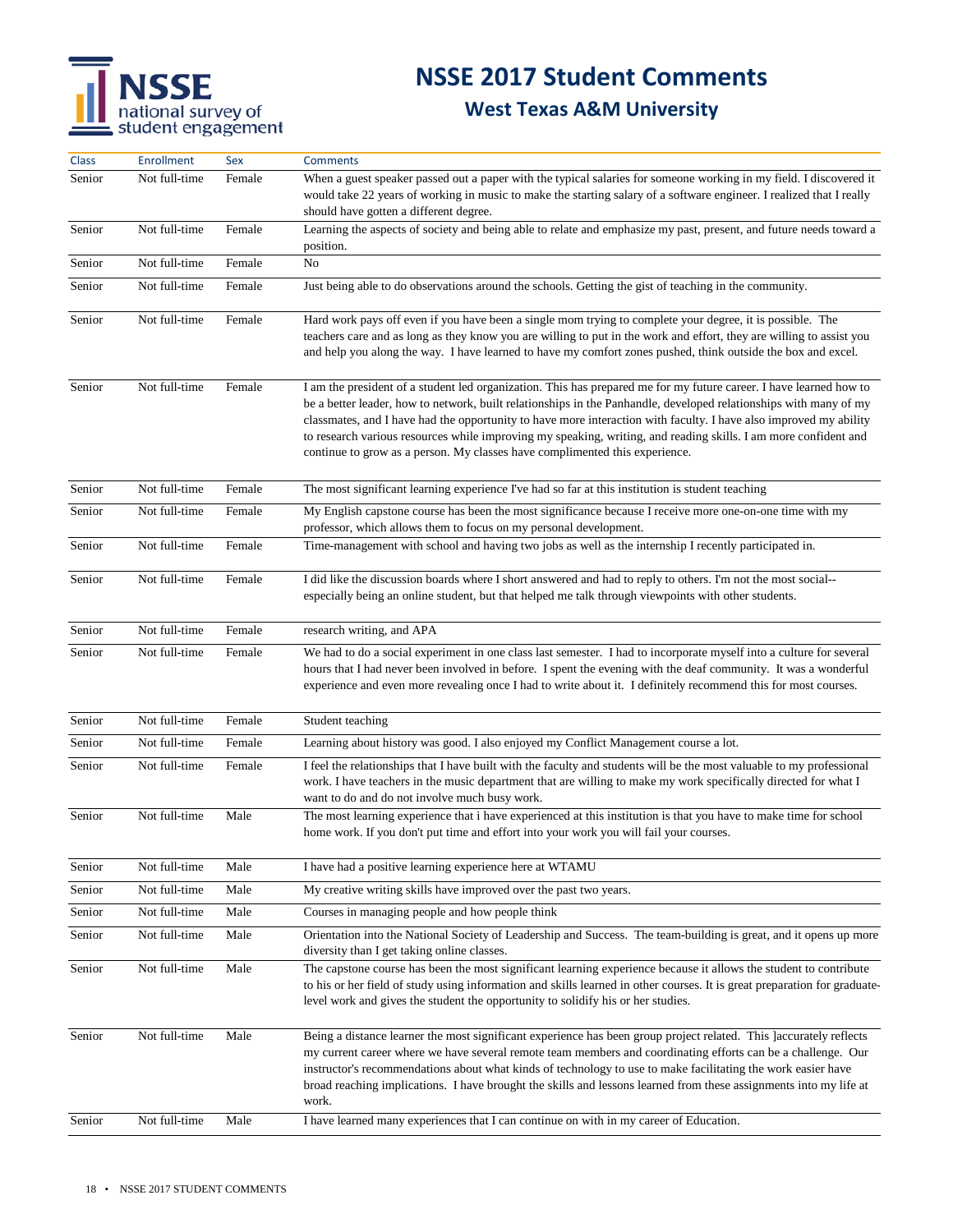

| Class  | <b>Enrollment</b> | Sex  | <b>Comments</b>                                                                                                                                                                                                                                                                                                                                                                                                                                                                                                                                                                                                                                                                                                                                                                                                                                                                                            |  |
|--------|-------------------|------|------------------------------------------------------------------------------------------------------------------------------------------------------------------------------------------------------------------------------------------------------------------------------------------------------------------------------------------------------------------------------------------------------------------------------------------------------------------------------------------------------------------------------------------------------------------------------------------------------------------------------------------------------------------------------------------------------------------------------------------------------------------------------------------------------------------------------------------------------------------------------------------------------------|--|
| Senior | Not full-time     | Male | Hard question! Working with different professors has opened my eye to how a professor with a bad rating can still<br>turn out to be the most understanding professor. Another professor with good ratings turns out to treat you like<br>they dislike you, yet you don't even know them. Even though our society thinks they can rate everything online,<br>doesn't mean it is true. Perhaps, there is only certain people making all the comments and rating choices. It can<br>also be a person doesn't bother unless they have had a moving experience, good or bad. My point is to never<br>judge anything based on other's experiences, but solely on your own. Even then give it a second, third, or fourth<br>try! Nothing is a for sure! Be open and just live!                                                                                                                                    |  |
| Senior | Not full-time     | Male | I have learned how to be a better supervisor and how to work within the emergency management umbrella more<br>efficiently. Have learned something from all my classes that I could use right away in my everyday work life.                                                                                                                                                                                                                                                                                                                                                                                                                                                                                                                                                                                                                                                                                |  |
| Senior | Not full-time     | Male | Completion of the Capstone project for the Emergency Management degree. It greatly expanded my ability to<br>research and compile several different points of view to arrive at a concise final viewpoint.                                                                                                                                                                                                                                                                                                                                                                                                                                                                                                                                                                                                                                                                                                 |  |
| Senior | Not full-time     | Male | I am an online student, so my experiences at this institution are limited; however, I have greatly enjoyed my<br>learning experience at WTAMU.                                                                                                                                                                                                                                                                                                                                                                                                                                                                                                                                                                                                                                                                                                                                                             |  |
| Senior | Not full-time     | Male | The most significant learning experience I have had at this institution has been through my major courses that<br>have been taught by Dr. Richard Kazmaier. He teaches each class with enthusiasm and passion and always pushes<br>students to look at a situation from a different prospective. By far, the best class I have taken at WT was<br>Conservation Biology. It is a very inspiring class and the way Dr. Kazmaier has designed it really opens your mind<br>up to new ideas. It's a great course full of great reading material that was discussed as a class on a daily basis.                                                                                                                                                                                                                                                                                                                |  |
| Senior | Not full-time     | Male | The most significant learning experience that I've had college has to be the news production course I took my<br>junior year. Hands on experience is far and away the most important thing any college student can obtain while<br>attending college. Books and tests are great, but application is much more critical and important to future<br>employers not to mention more valuable to the students as well.                                                                                                                                                                                                                                                                                                                                                                                                                                                                                          |  |
| Senior | Not full-time     | Male | The best thing I have learned is about current ethics, with the increased diversity of people and the smart way to<br>address any issue.                                                                                                                                                                                                                                                                                                                                                                                                                                                                                                                                                                                                                                                                                                                                                                   |  |
| Senior | Not full-time     | Male | Writing skills and test taking skills                                                                                                                                                                                                                                                                                                                                                                                                                                                                                                                                                                                                                                                                                                                                                                                                                                                                      |  |
| Senior | Not full-time     | Male | Organizational Behavior was a great class with a great instructor.                                                                                                                                                                                                                                                                                                                                                                                                                                                                                                                                                                                                                                                                                                                                                                                                                                         |  |
| Senior | Not full-time     | Male | I haven't learned much.                                                                                                                                                                                                                                                                                                                                                                                                                                                                                                                                                                                                                                                                                                                                                                                                                                                                                    |  |
| Senior | Not full-time     | Male | The classes that I've been taking throughout the last two years, have all been related (intertwined) with each other-<br>this reinforces the overall learning for the students'. Examples also include (involvement of the instructors):<br>-One instructor will add the weeks chapter reading (from the textbook required) for the week; PDF or photo copy<br>of the pages required to be read that week. This helps those students who are behind with purchasing books, or<br>received them late and is quite helpful. - Another video tapes himself (explaining what needs to be read or what<br>assignments are due) to give the students an example or a starting point on how to proceed on a project or paper<br>-One instructor reminds all the students in his classes to "stay engaged", so as not to dwindle off or, start losing<br>interest towards the end of the semester, also effective. |  |
| Senior | Not full-time     | Male | I can't say that I've had one that had any significance. My GPA tanked due to a horrible professor in a science<br>class I had. Worst.Professor.Ever.                                                                                                                                                                                                                                                                                                                                                                                                                                                                                                                                                                                                                                                                                                                                                      |  |
| Senior | Not full-time     | Male | There was more than one significant learning experience. Attending WTAMU was a great experience. Learning<br>how to think was significant, and my experience with Dr. Humphreys in Programming 1 and MIS was significant.                                                                                                                                                                                                                                                                                                                                                                                                                                                                                                                                                                                                                                                                                  |  |
|        |                   |      |                                                                                                                                                                                                                                                                                                                                                                                                                                                                                                                                                                                                                                                                                                                                                                                                                                                                                                            |  |
|        |                   |      |                                                                                                                                                                                                                                                                                                                                                                                                                                                                                                                                                                                                                                                                                                                                                                                                                                                                                                            |  |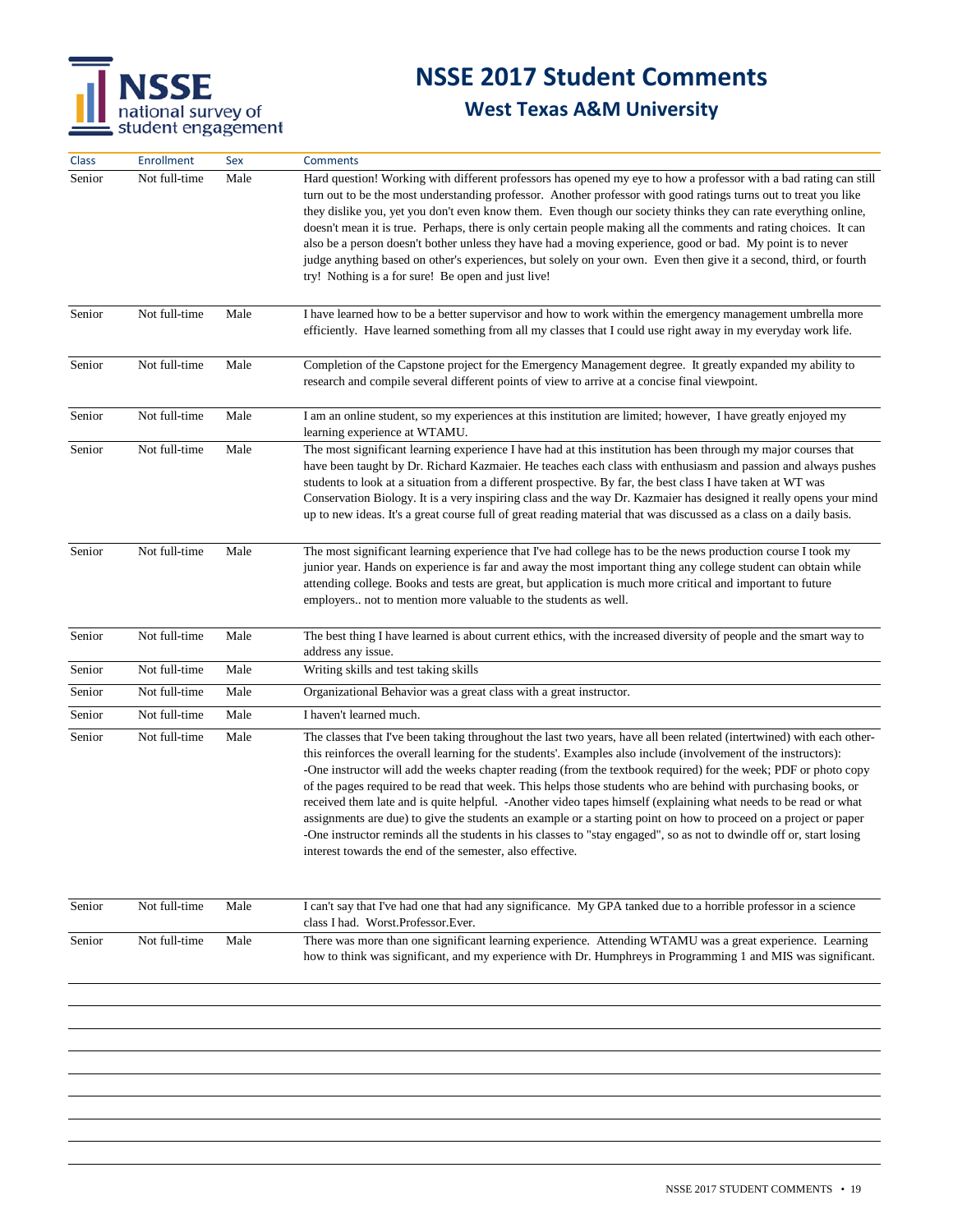

**West Texas A&M University**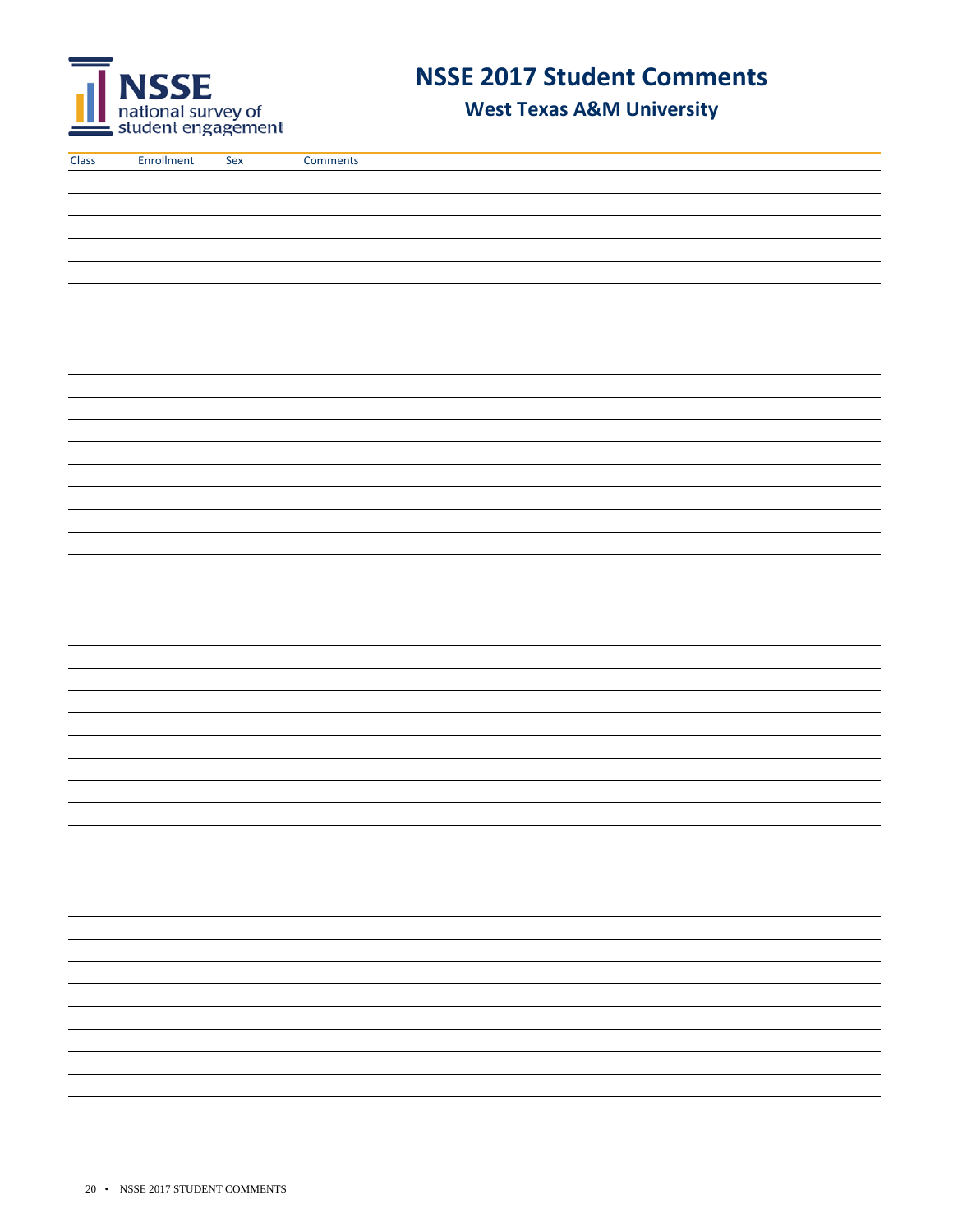

**West Texas A&M University**

| $\sim$ |
|--------|
|        |
|        |
|        |
|        |
|        |
|        |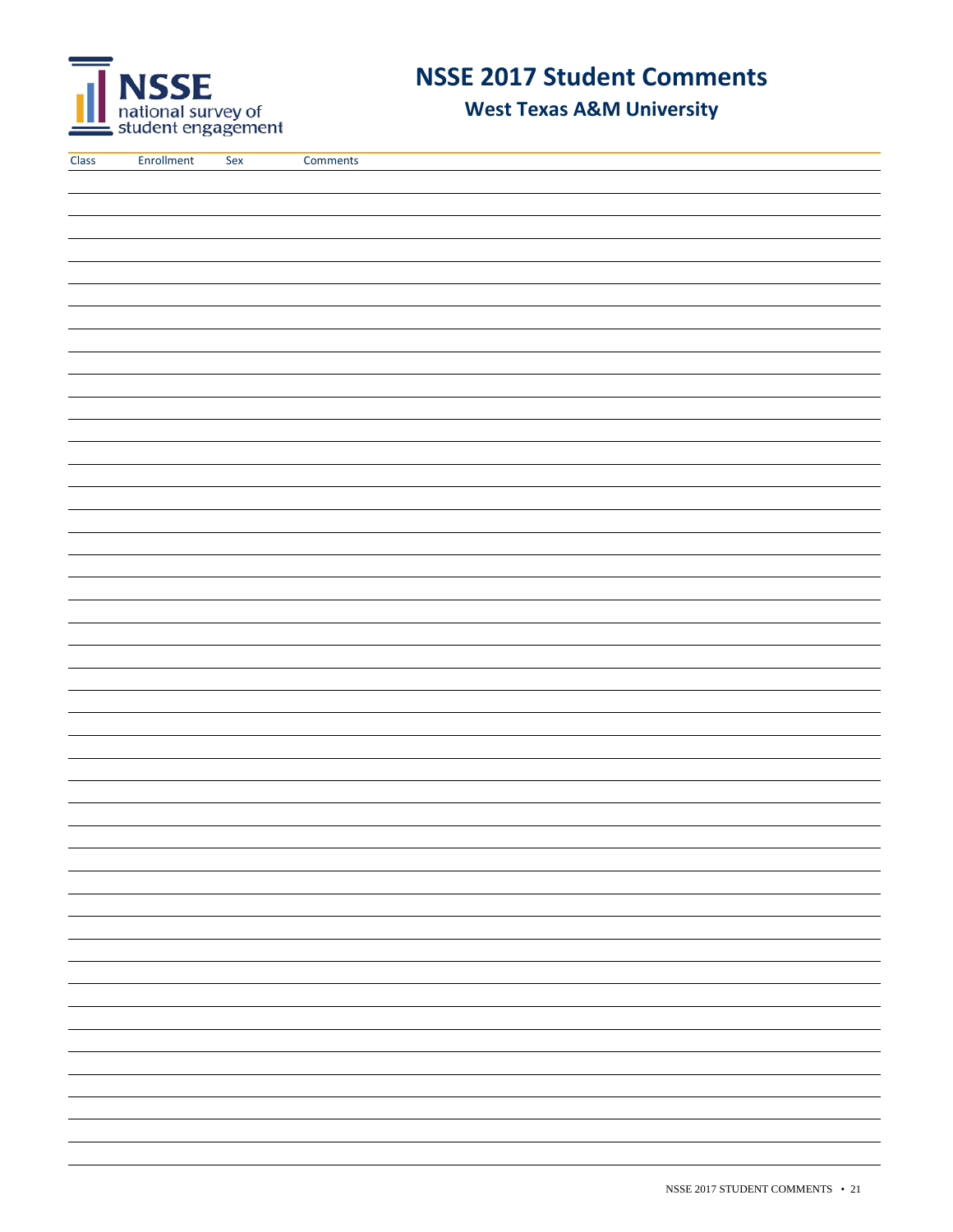

**West Texas A&M University**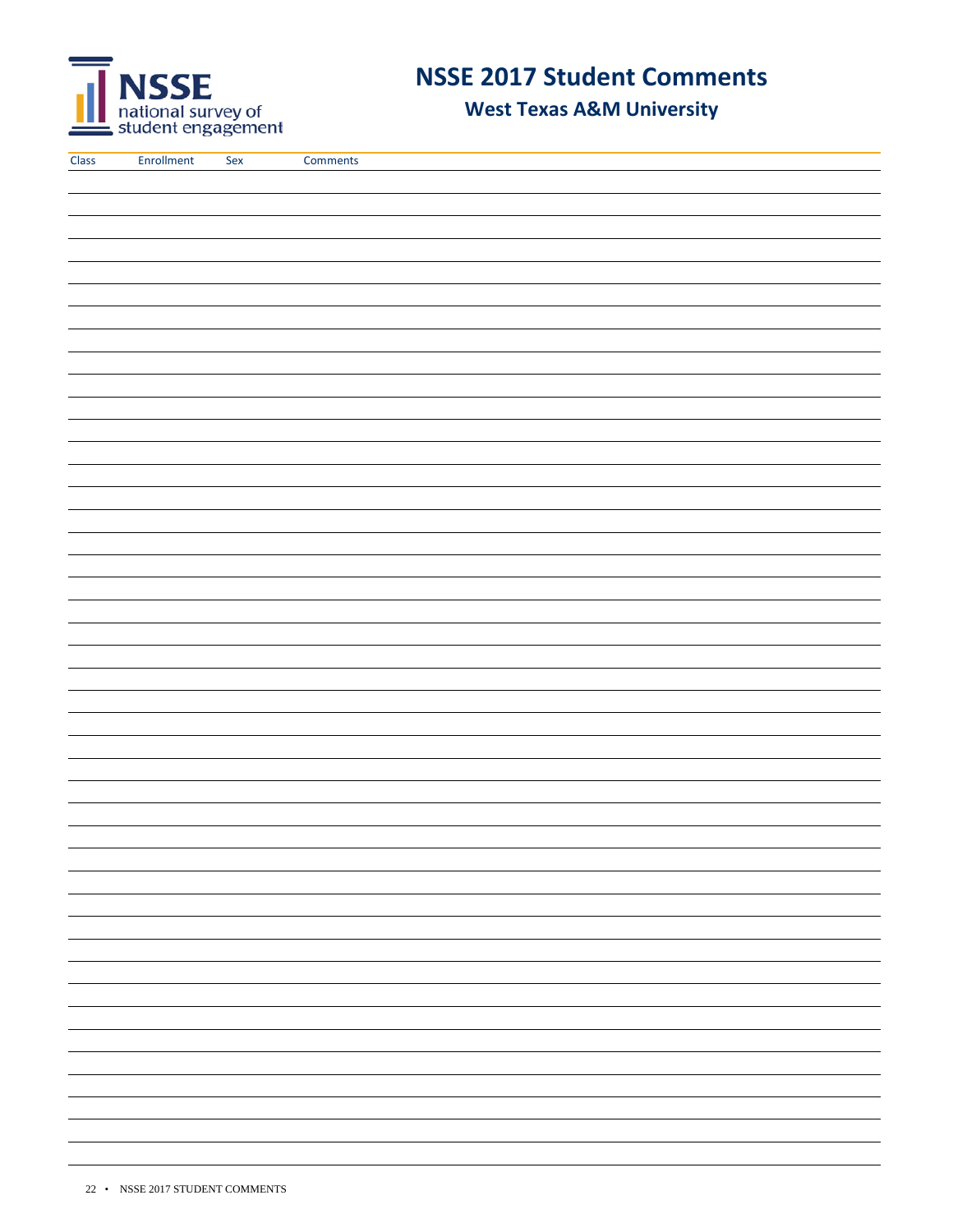

**West Texas A&M University**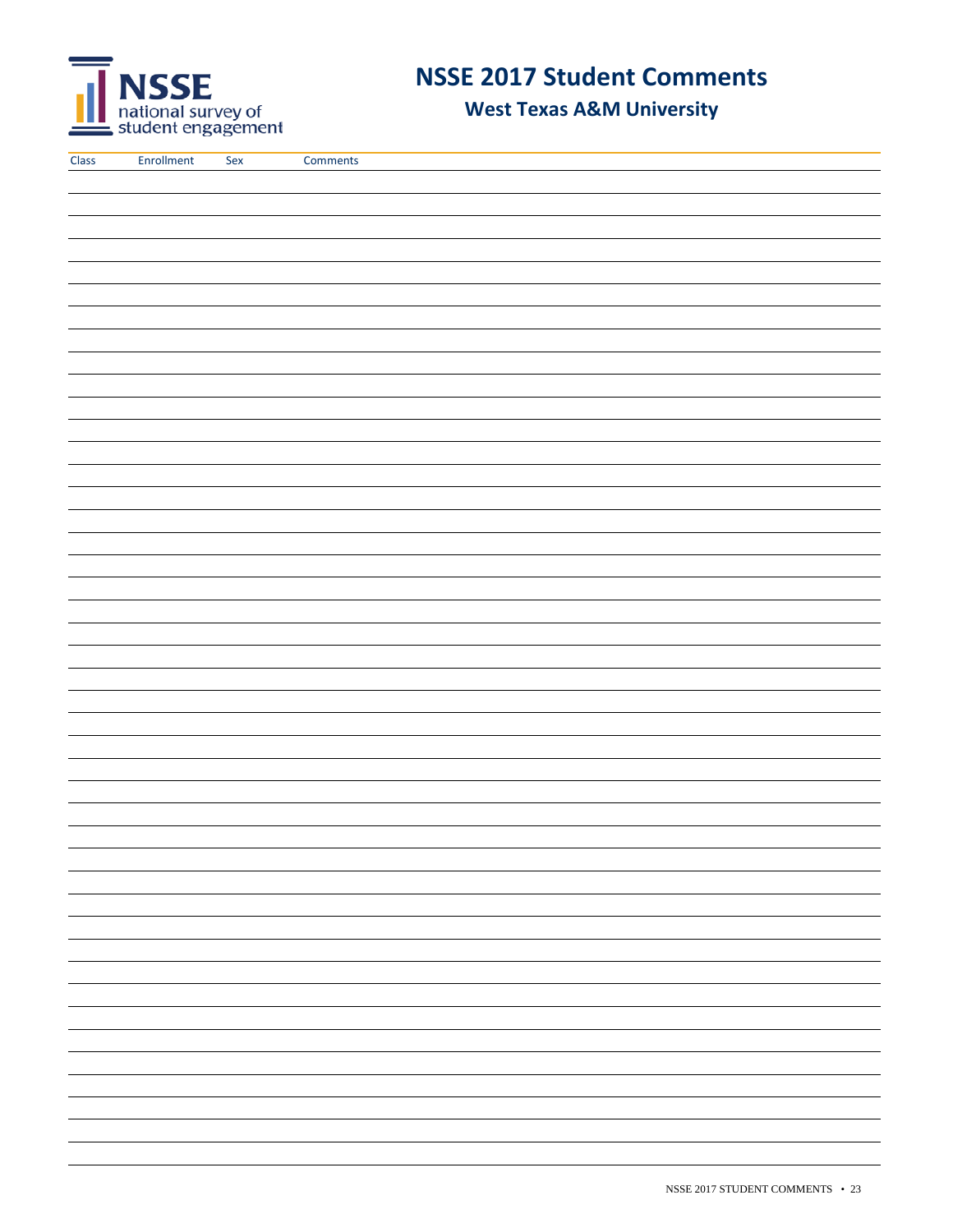

**West Texas A&M University**